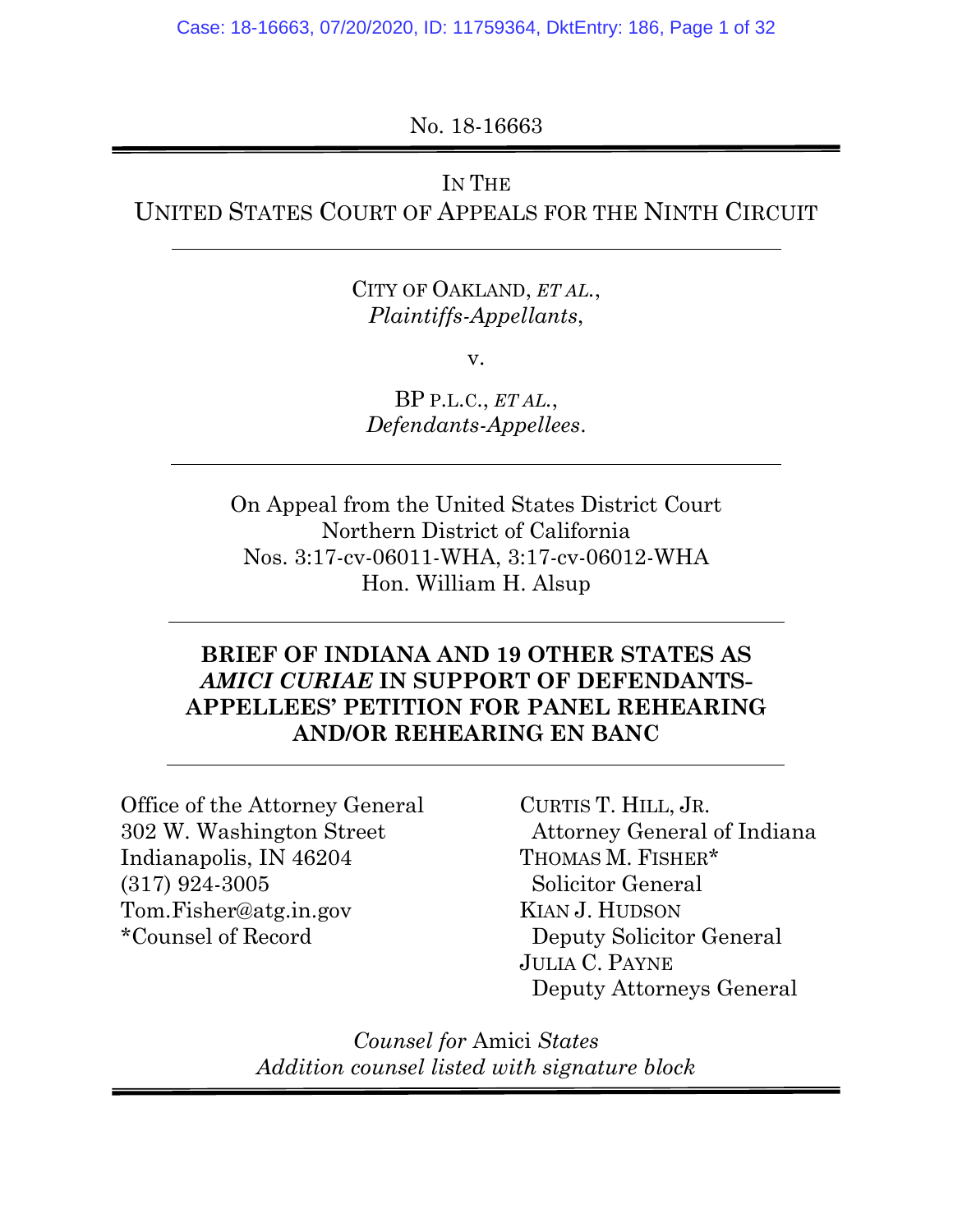## **TABLE OF CONTENTS**

| INTRODUCTION AND INTEREST OF THE AMICI STATES  1                   |
|--------------------------------------------------------------------|
|                                                                    |
|                                                                    |
| II. The Cities' Claims Raise Non-Justiciable Political Questions 9 |
| III. The Cities' Claims Jeopardize Our National System of          |
|                                                                    |
|                                                                    |
|                                                                    |
|                                                                    |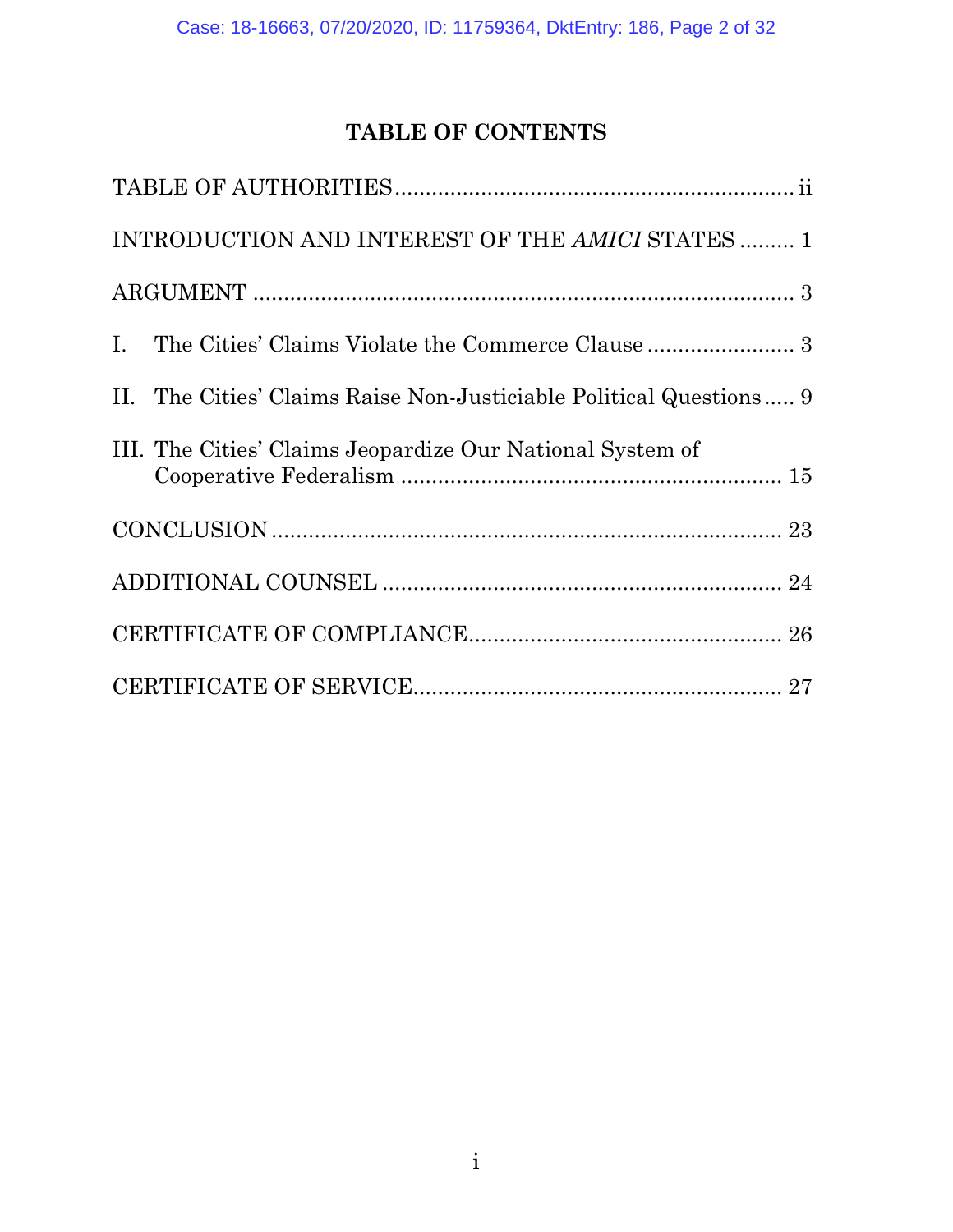## **TABLE OF AUTHORITIES**

| <b>CASES</b>                                                                            |  |
|-----------------------------------------------------------------------------------------|--|
| American Electric Power Co. v. Connecticut,                                             |  |
| Antolok v. United States,                                                               |  |
| Arizona State Legislature v. Arizona Indep. Redistricting<br>$Comm\, n$ ,               |  |
| Baker v. Carr,                                                                          |  |
| California v. Gen. Motors Corp.,<br>No. C06-05755, 2007 WL 2726871 (N.D. Cal. Sept. 17, |  |
| Carmichael v. Kellogg, Brown & Root Servs., Inc.,                                       |  |
| Chaser Shipping Corp. v. United States,                                                 |  |
| City of New York v. $BP$ p.l.c.,                                                        |  |
| The Florida Star v. B.J.F.,                                                             |  |
| Healy v. Beer Institute,                                                                |  |
| Hustler Magazine, Inc. v. Falwell,                                                      |  |
| Native Vill. of Kivalina v. ExxonMobil Corp.,                                           |  |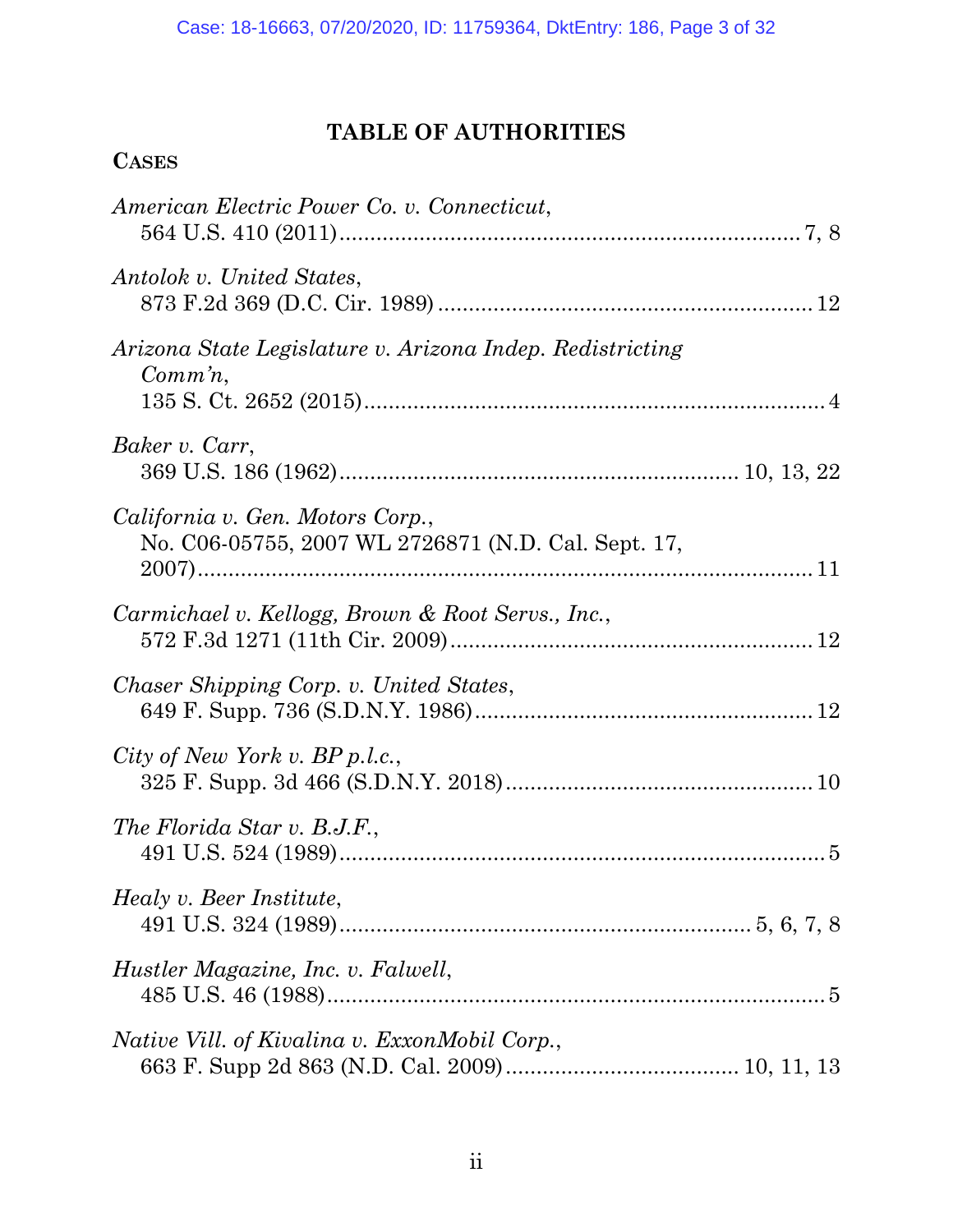# **CASES [CONT'D]**

| Occidental of Umm al Qaywayn, Inc. v. A Certain Cargo of<br>Petrol.,                                                                                                                                                                                |  |
|-----------------------------------------------------------------------------------------------------------------------------------------------------------------------------------------------------------------------------------------------------|--|
|                                                                                                                                                                                                                                                     |  |
| West v. Broderick & Bascom Rope Co.,                                                                                                                                                                                                                |  |
| <b>STATUTES</b>                                                                                                                                                                                                                                     |  |
|                                                                                                                                                                                                                                                     |  |
|                                                                                                                                                                                                                                                     |  |
|                                                                                                                                                                                                                                                     |  |
|                                                                                                                                                                                                                                                     |  |
|                                                                                                                                                                                                                                                     |  |
|                                                                                                                                                                                                                                                     |  |
|                                                                                                                                                                                                                                                     |  |
| <b>OTHER AUTHORITIES</b>                                                                                                                                                                                                                            |  |
| Jessica Ranucci, Reviving the Clean Air Act's Requirement<br>That States Adequately Fund and Staff Clean Air                                                                                                                                        |  |
| Michael Weisslitz, Rethinking the Equitable Principle of<br>Common but Differentiated Responsibility: Differential<br>Versus Absolute Norms of Compliance and Contribution in<br><i>the Global Climate Change Context,</i> 13 Colo. J. Int'l Envtl. |  |
| Paris Agreement - Status of Ratification, U. N. Climate<br>Change, https://unfccc.int/process/the-paris-<br>19                                                                                                                                      |  |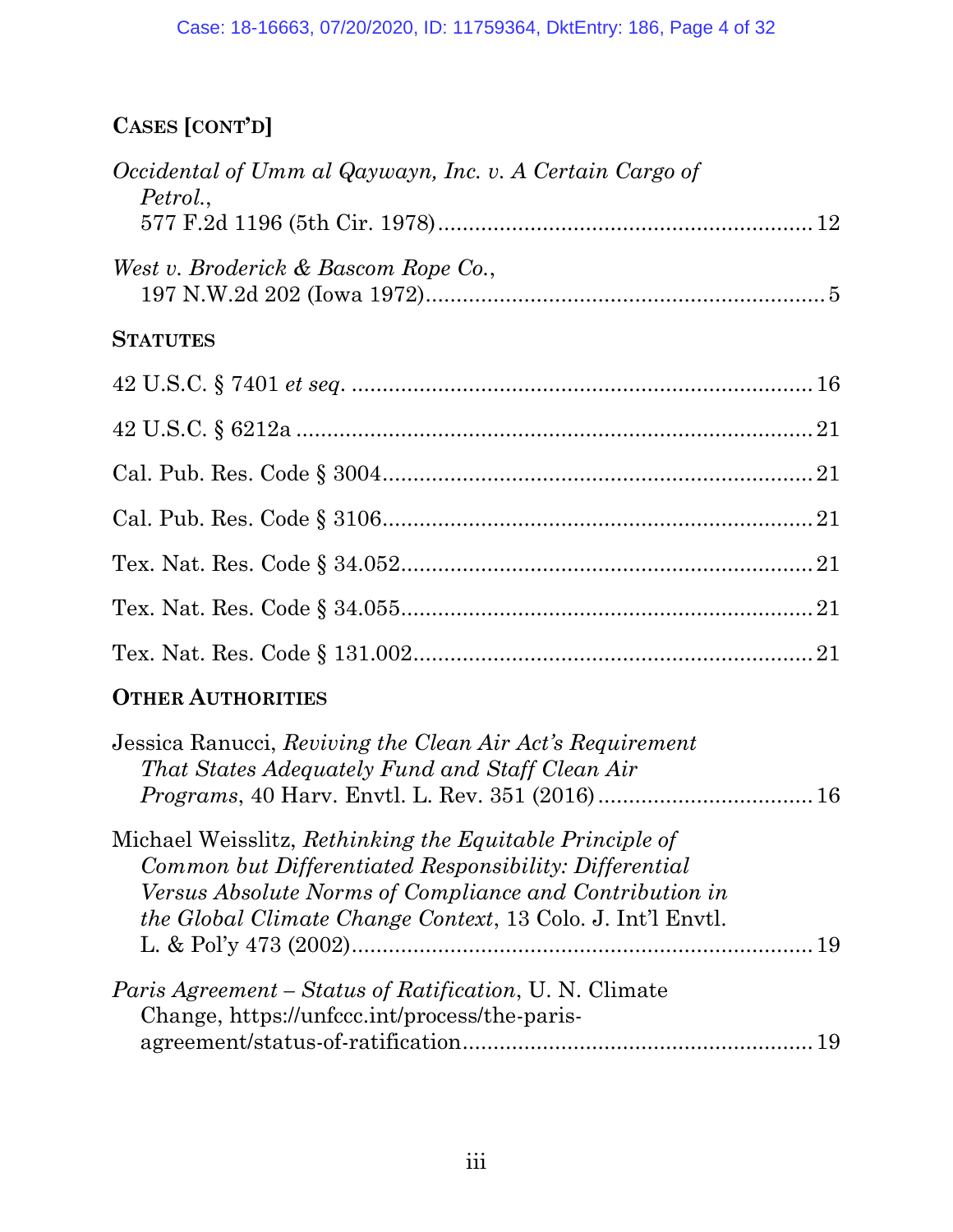# **OTHER AUTHORITIES [CONT'D]**

| Paris Agreement, art. 3 (Dec. 12, 2015),<br>https://unfccc.int/files/essential_background/convention/<br>application/pdf/english_paris_agreement.pdf 19, 20                                                 |  |
|-------------------------------------------------------------------------------------------------------------------------------------------------------------------------------------------------------------|--|
| Pew Center on Global Climate Change,<br>https://www.c2es.org/content/state-climate-policy/ 17, 18                                                                                                           |  |
| Phillip J. Weiser, Towards a Constitutional Architecture for<br>Cooperative Federalism, 79 N.C. L. Rev. 663 (2001)  16                                                                                      |  |
| President Trump Announces U.S. Withdrawal from the Paris<br>Climate Accord, dated June 1, 2017,<br>https://www.whitehouse.gov/articles/president-trump-<br>announces-u-s-withdrawal-paris-climate-accord/20 |  |
| Status of Ratification of the Convention, U.N. Climate<br>Change, https://unfccc.int/process/the-convention/what-is-<br>the-convention/status-of-ratification-of-the-convention  18                         |  |
| <i>Status of Ratification of the Kyoto Protocol, U.N. Climate</i><br>Change, https://unfccc.int/process/the-kyoto-                                                                                          |  |
| U.S. Energy Info. Admin., Regional Greenhouse Gas<br>Initiative auction prices are the lowest since 2014<br>(May 31, 2017), https://www.eia.gov/todayinenergy/                                              |  |
| World Resources Inst., Midwest Coal States Endorse<br><i>Aggressive Regional Climate Action (Apr. 2009),</i><br>http://pdf.wri.org/factsheets/factsheet_coal_                                               |  |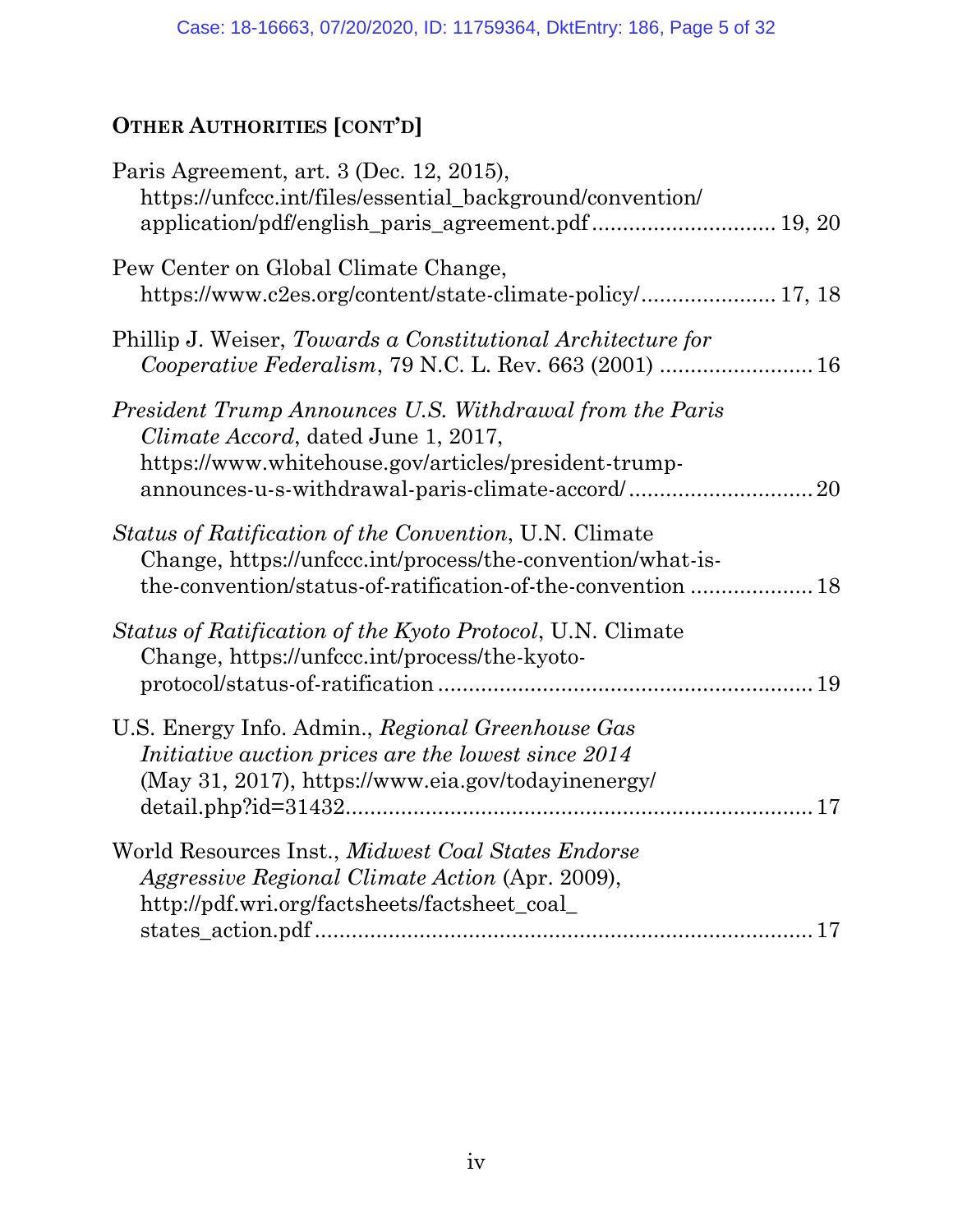#### **INTRODUCTION AND INTEREST OF THE** *AMICI* **STATES**

A*mici curiae*, States of Indiana, Alabama, Alaska, Arkansas, Georgia, Kansas, Louisiana, Mississippi, Missouri, Montana, Nebraska, North Dakota, Ohio, Oklahoma, South Carolina, South Dakota, Texas, Utah, West Virginia, and Wyoming, respectfully submit this brief in support of the Petition for Panel Rehearing and/or Rehearing En Banc.

This case presents an issue of extraordinary importance to the *Amici* States. The Cities of San Francisco and Oakland seek judicial resolution of one of the most complicated and contentious issues confronting policymakers today—global climate change. The Cities contend their injuries are caused by climate change that is in turn the result of greenhouse gases emitted by countless entities all over the globe. Yet here they take aim at just five fossil fuel companies: They argue these companies, by producing fossil fuels and promoting their use, have broken the law but not law enacted by a legislature, promulgated by a government agency, or negotiated by a President. Rather, the law the Cities invoke is the common law. They claim the production and promotion of fossil fuels constitutes a "public nuisance" such that courts may impose on this small group of defendants the costs of remedying *all* the Cities' alleged injuries.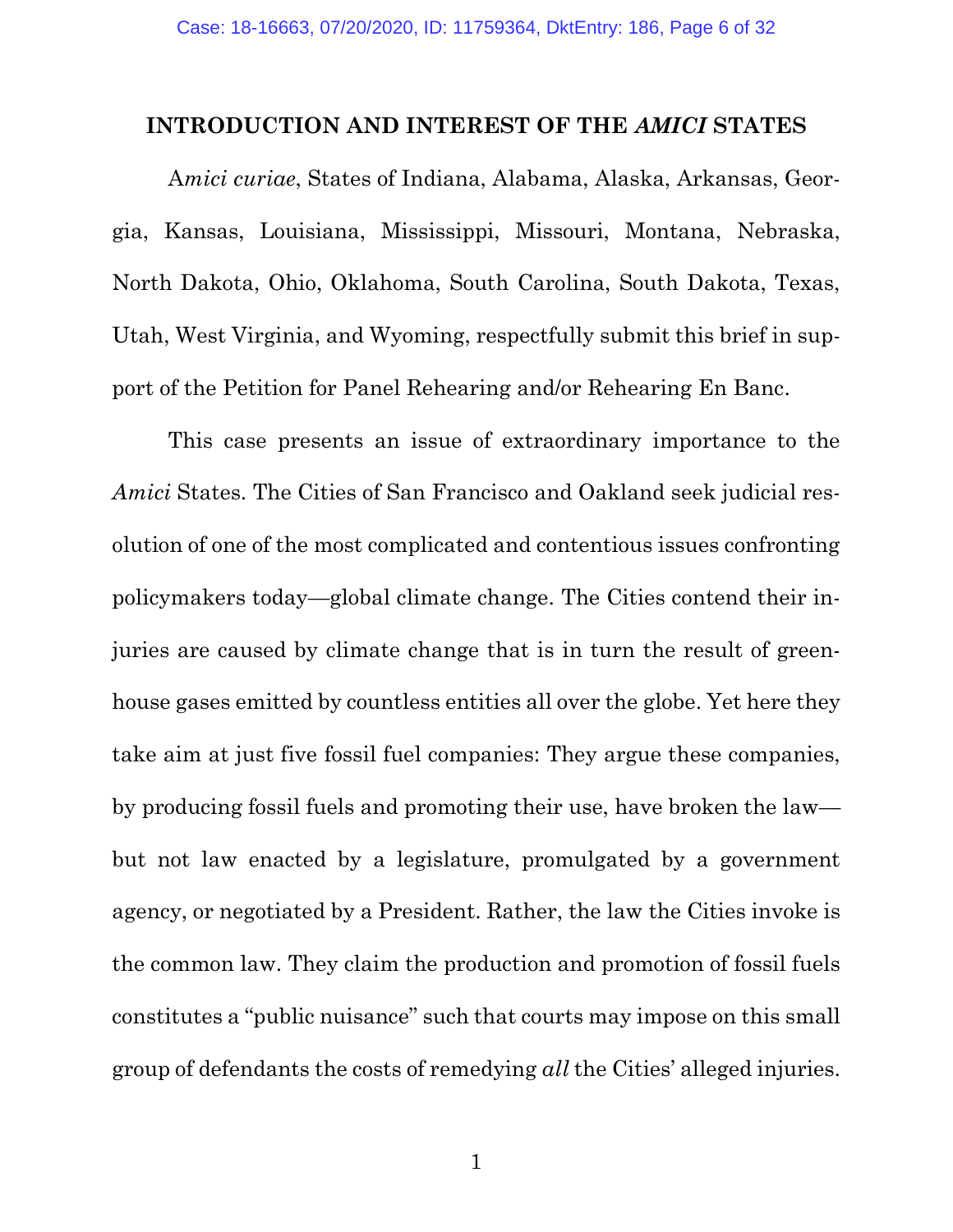The Cities' claims threaten to unconstitutionally supplant States' own regulatory decisions in this area, usurp the political branches' policymaking authority, and undermine important cooperative federalism programs. This case thus presents issues of enormous importance and deserves this Court's consideration on rehearing en banc.

At bottom, the Cities' argument is that the common law of public nuisance authorizes courts to assign responsibility for remedying climate change as they see fit. Judicial intervention here, however, would violate the Commerce Clause's extraterritorial doctrine by effectively allowing the Cities to supersede States' own authority over environmental regulation. The Cities' claims would also force courts to decide the proper balance of regulatory and commercial activity—a political question that cannot be resolved by judicial decree—and would trample Congress's carefully calibrated process of cooperative federalism.

Accordingly, the *Amici* States have a strong interest in this case as sovereigns responsible for environmental regulation, as participants in cooperative federalism programs, and as potential defendants. In light of the important issues this case presents, the Court should grant the petition for rehearing en banc.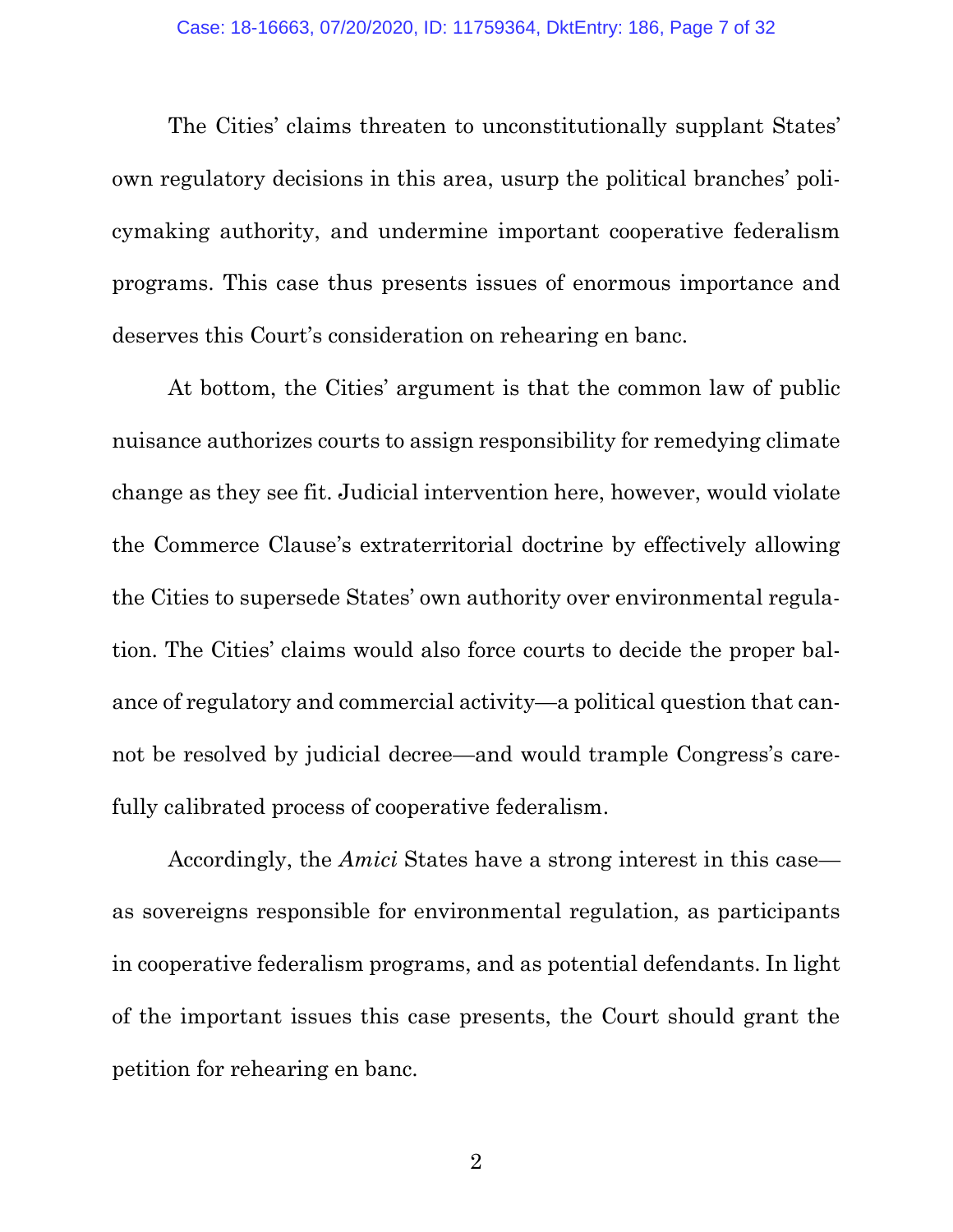#### **ARGUMENT**

#### **I. The Cities' Claims Violate the Commerce Clause**

1. The Cities' claims ask for nothing less than judicial creation of a global regulatory regime governing the production, promotion, sale, and use of fossil fuels. The Cities characterize their claims as seeking "an equitable abatement remedy" on the theory that "each Defendant wrongfully promoted the use of its fossil-fuel products" while it knew "devastating impacts . . . would result from the expanded use of" fossil fuels—impacts the Cities allege "*begin[] with the extraction of fossil fuels and continu[e] with their production, sale, and combustion*." Appellant Br. 32 (emphasis added). The Cities contend the five Defendants should bear the *entire* cost of redressing all of their alleged injuries.

The Cities thus acknowledge the obvious—that their alleged injuries occur only as the culmination of incalculable actions taken all around the world. The Cities' claims would require *courts* to determine, out of the innumerable actors taking part in this worldwide series of actions, who should bear what costs to address climate change's consequences.

The Cities' claims thus seek to regulate conduct that occurs outside California, and even outside the United States. If allowed to proceed,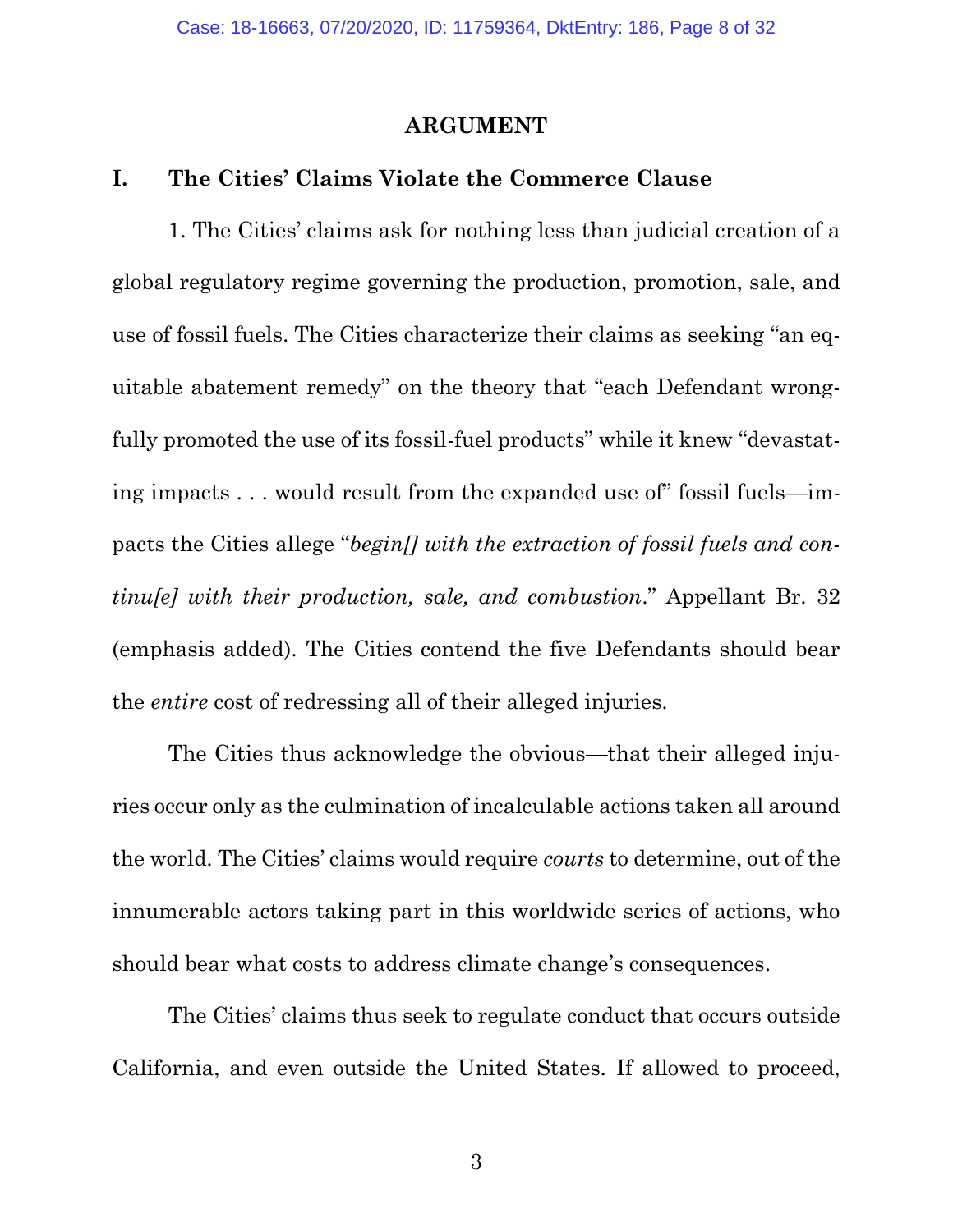these claims would effectively usurp States' own authority to respond to global climate change in the manner they consider most appropriate.

<span id="page-8-0"></span>Throughout American history, States have functioned as laboratories for democracy, utilizing their regulatory authority to address important concerns, like climate change, in a method tailored to their Statespecific values and State-specific needs. *See Arizona State Legislature v. Arizona Indep. Redistricting Comm'n*, 135 S. Ct. 2652, 2673 (2015) ("[The Supreme] Court has 'long recognized the role of the States as laboratories for devising solutions to difficult legal problems.'" (quoting *Oregon v. Ice*, 555 U.S. 160, 171 (2009)). And to protect States' sovereignty and independent regulatory authority from undue interference, the extraterritoriality doctrine of the Commerce Clause bars States and litigants from regulating conduct that occurs in other States.

The extraterritoriality doctrine protects *each* State's independent policymaking authority by authorizing federal courts to intervene when one State attempts to regulate out-of-state conduct and thereby impose *its* public policy choices on other, co-equal sovereigns. In this way, the Commerce Clause not only functions as a restraint on laws adopted by state legislatures, but also as a limit to state common law claims that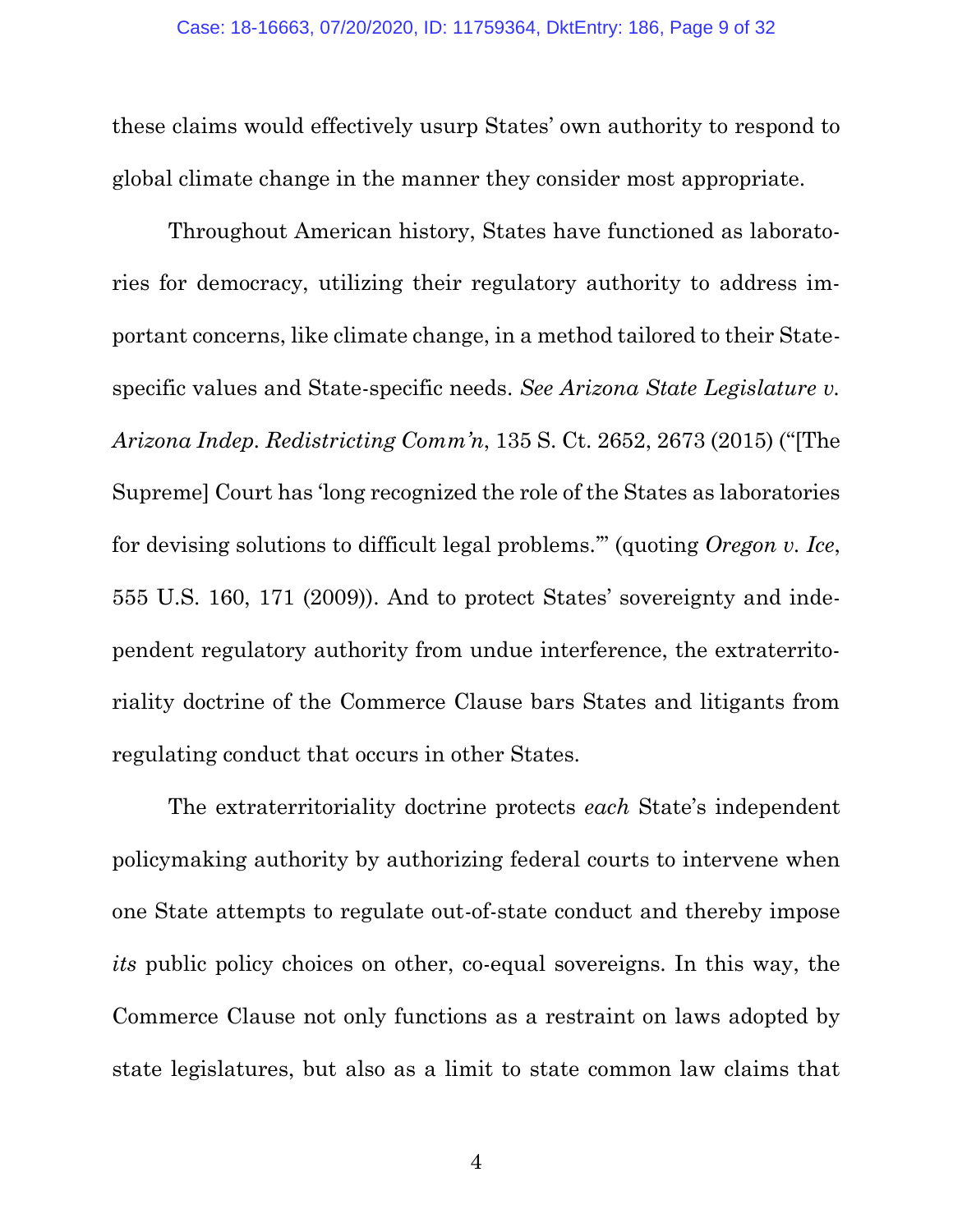<span id="page-9-3"></span><span id="page-9-2"></span><span id="page-9-0"></span>apply to or directly control out-of-state conduct. *See West v. Broderick & Bascom Rope Co.*, 197 N.W.2d 202, 214 (Iowa 1972); *cf. The Florida Star v. B.J.F.*, 491 U.S. 524, 532 (1989); *Hustler Magazine, Inc. v. Falwell*, 485 U.S. 46, 57 (1988) (both holding that the First Amendment applies to common law restrictions as well as statutory restrictions).

Accordingly, the Commerce Clause at a minimum precludes (1) application of tort claims to "commerce that takes place wholly outside of the State's borders, whether or not the commerce has effects within the State," and (2) tort claims that have the "practical effect" of "directly control[ling] commerce occurring wholly outside the boundaries of a State." *Healy v. Beer Inst., Inc.*, 491 U.S. 324, 335–37 (1989) (quoting *Edgar v. MITE Corp.*, 457 U.S. 624, 642–43 (1982) (plurality opinion)).

<span id="page-9-1"></span>2. As noted, here the Cities are attempting to hold a handful of fossil fuel companies liable for wholly out-of-state conduct, including conduct undertaken by entirely separate entities. The Cities are seeking abatement in the amount of *all* of the harm they have allegedly suffered because of global climate change, even though it is certain that the defendant companies' conduct—much less their within-California conduct—is not responsible for all of this alleged harm.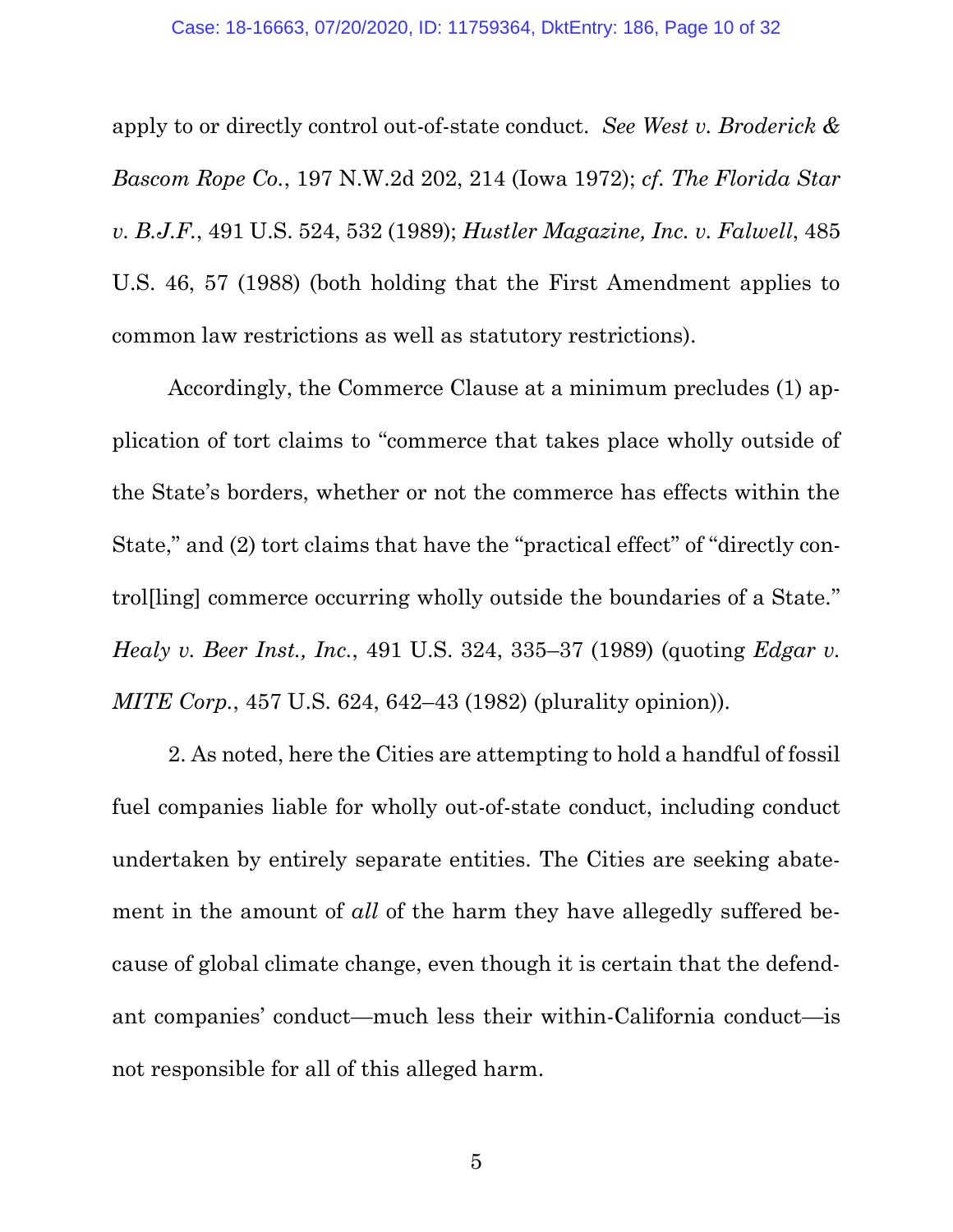<span id="page-10-0"></span>And even if the Cities restricted their theory only to Defendants' instate conduct, the "practical effect" of their claims would be to regulate global conduct "occurring wholly outside the boundaries of" California. *Healy*, 491 U.S. at 336. By attempting to regulate conduct occurring outside California's boundaries, the Cities' claims impermissibly intrude on the authority of other States to regulate climate change in a State-specific manner: A State that wishes to encourage fossil fuel production by adopting a light regulatory touch would find its efforts obstructed by the Cities' extraterritorial regulation-by-litigation. This intrusion on other States' sovereignty violates the Commerce Clause.

Indeed, by requesting a remedy that requires Defendants to pay to abate *all* of the effects of climate change, the Cities seek to hold Defendants liable for damages caused by *global* conduct, not Defendants' instate conduct. And even accepting, *arguendo*, the Cities' theory that liability can be extended up the causal chain to the expanded production, promotion, and sale of fossil fuel products, these upstream activities occur all around the world. The Cities do not endeavor to limit their theory to just those activities attributable to *Defendants'* conduct at all, much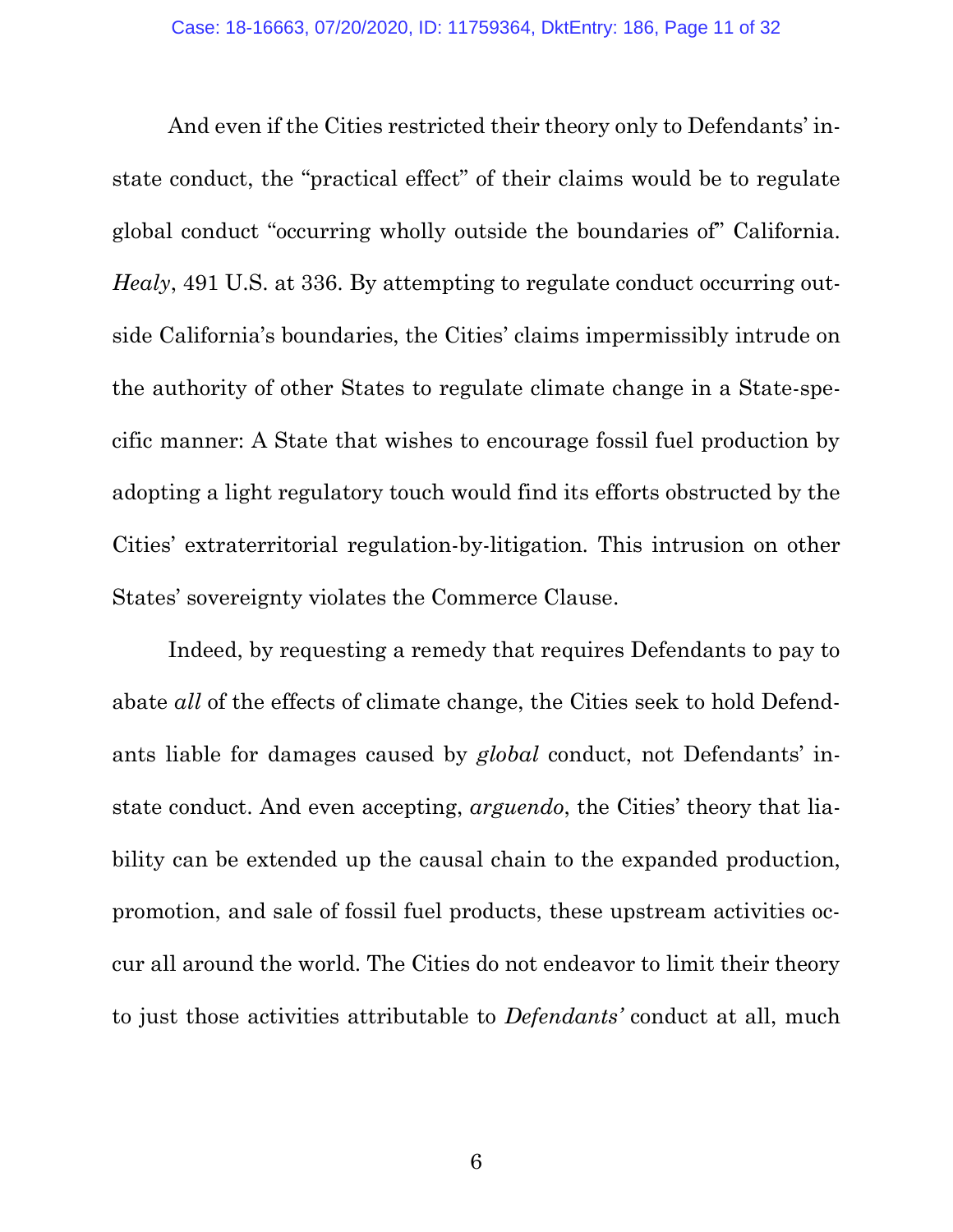<span id="page-11-1"></span>less their *in-state* conduct. This attempt to regulate extraterritorial commerce is an unconstitutional violation of the Commerce Clause. *Healy*, 491 U.S. at 335–37.

Furthermore, the Cities concede that the harms they allege "are triggered by a cumulative sequence of events, beginning with the extraction of fossil fuels and continuing with their production, sale, and combustion," but they make no attempt to differentiate between harm derived from Defendants' in-state conduct and harm derived from other conduct by other actors or conduct occurring elsewhere around the world. App. Br. 32–33. In fact, the Cities make no attempt to even quantify Defendants' *in-state* contribution to climate change, instead vaguely claiming that the Defendants wrongfully promoted the expanded use of fossilfuel products, which led to climate change, which in turn caused devastating impact on coastal communities that should be remediated by Defendants. *Id.*

<span id="page-11-0"></span>The Cities have framed their allegations in terms of Defendants' upstream activities—producing, promoting, and selling fossil fuels—in order to circumvent the reach of *American Electric Power Co. v. Connect-*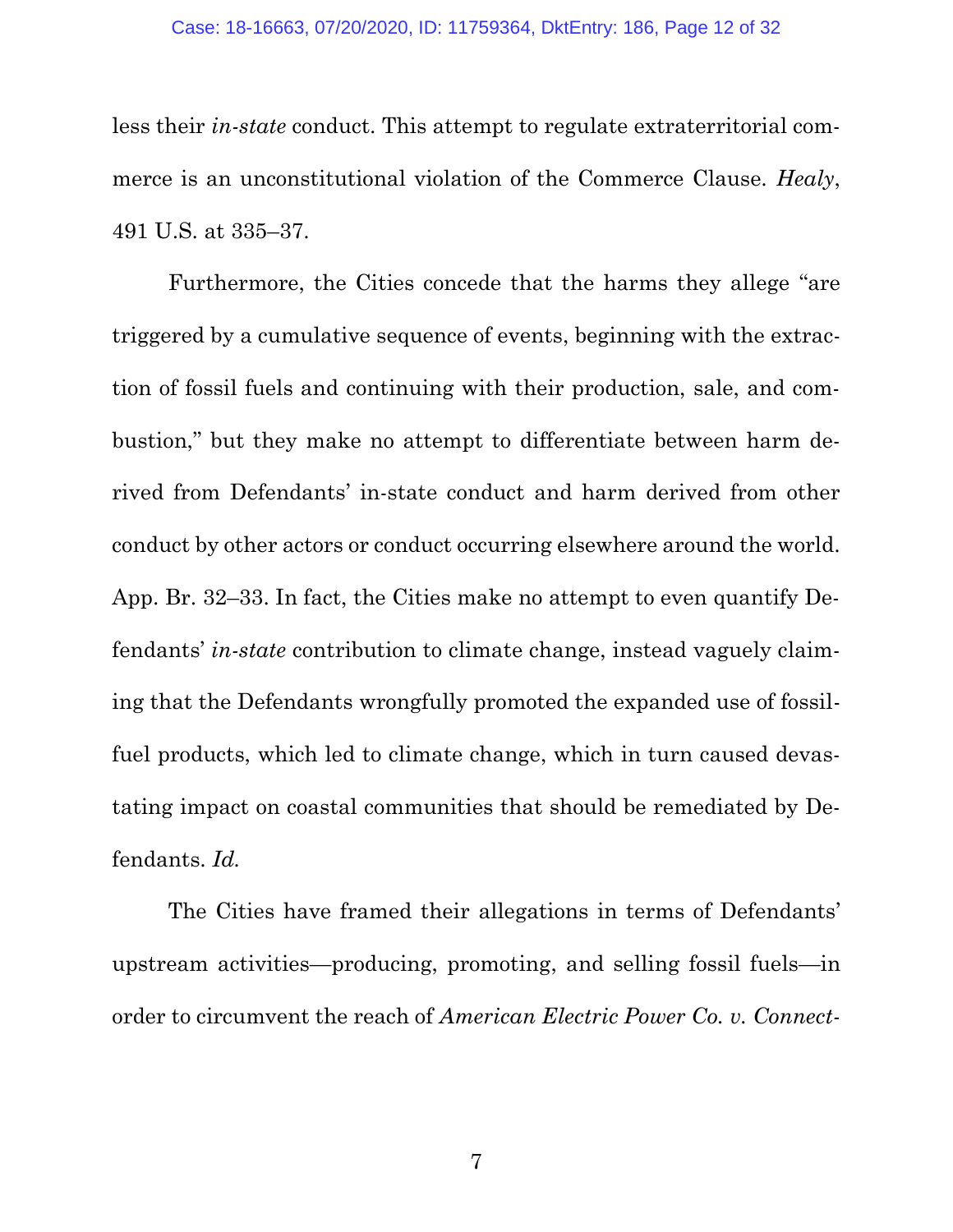*icut*, where the Supreme Court *rejected* similar common-law public-nuisance claims attempting to hold fossil-fuel emitters responsible for climate change. 564 U.S. 410, 424 (2011). But this framing runs headlong into the Cities' concession that much of the conduct causing their injuries occurred outside California, and that "some of the conduct and emissions contributing to the nuisance arise *outside the United States*." App. Br. 45 (emphasis added; internal quotation marks and citation omitted). That the Cities' alleged *harms* occurred in California does not change the fact that their attempt to regulate that extraterritorial *conduct* violates the Commerce Clause.

The Cities fail to show any emissions attributable to Defendants' in-state conduct, yet insist that Defendants' expanded production, promotion, and sale of fossil fuels in California is sufficient to hold Defendants liable for the entire cost of climate change abatement. The Commerce Clause strictly forbids such regulatory overreach: The Cities' regulation of this out-of-state commercial activity is thus wholly unconstitutional. *Healy*, 491 U.S. at 335–37.

<span id="page-12-0"></span>Even if the Cities limited their requested relief to the fraction of damages allegedly caused by in-state production, promotion, and sale of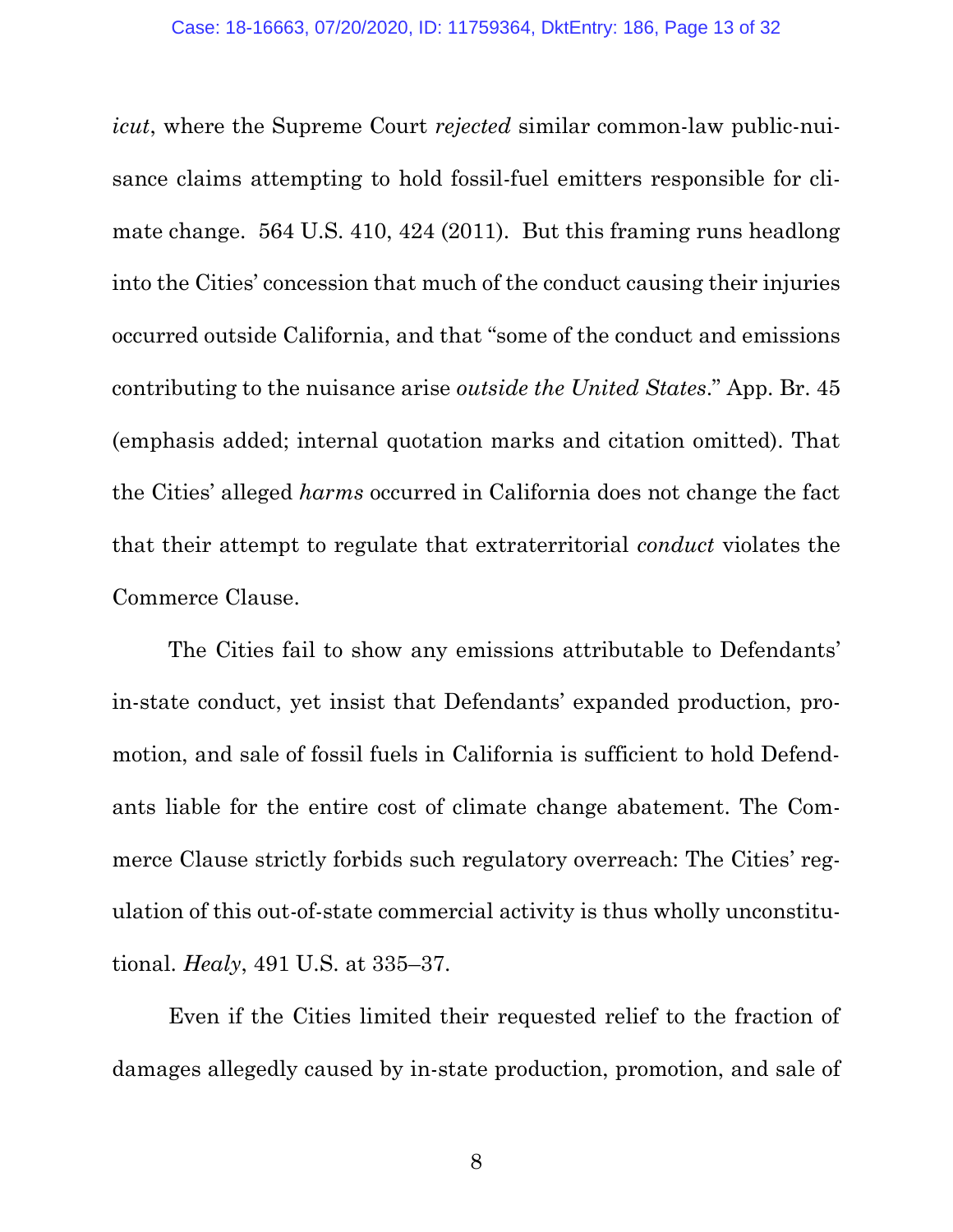fossil fuels, their claims would still violate the Commerce Clause, for the alleged harms are only caused when in-state conduct combines with wholly out-of-state conduct. After all, the global climate change that allegedly caused these harms is the product of *global* emissions, not merely emissions from one State. App. Br. 32–33, 45. Under the Cities' theory, *out-of-state emissions* are the direct cause of their harms; any in-state commerce, such as Defendants' production, promotion, and sale of fossil fuel products within California, is thus insufficient to cause the totality of harms alleged by the Cities. The Cities' attempt to regulate *out-of-state emissions* by imposing abatement requirements on fossil-fuel *producers* violates the Commerce Clause and usurps individual States' policymaking authority—including States' authority to establish independent environmental standards generally and to address climate change specifically in the manner they think is most appropriate. This Court should not allow these claims to proceed.

### **II. The Cities' Claims Raise Non-Justiciable Political Questions**

The Cities claims would not only unconstitutionally regulate outof-state conduct, but would also require courts to answer immensely com-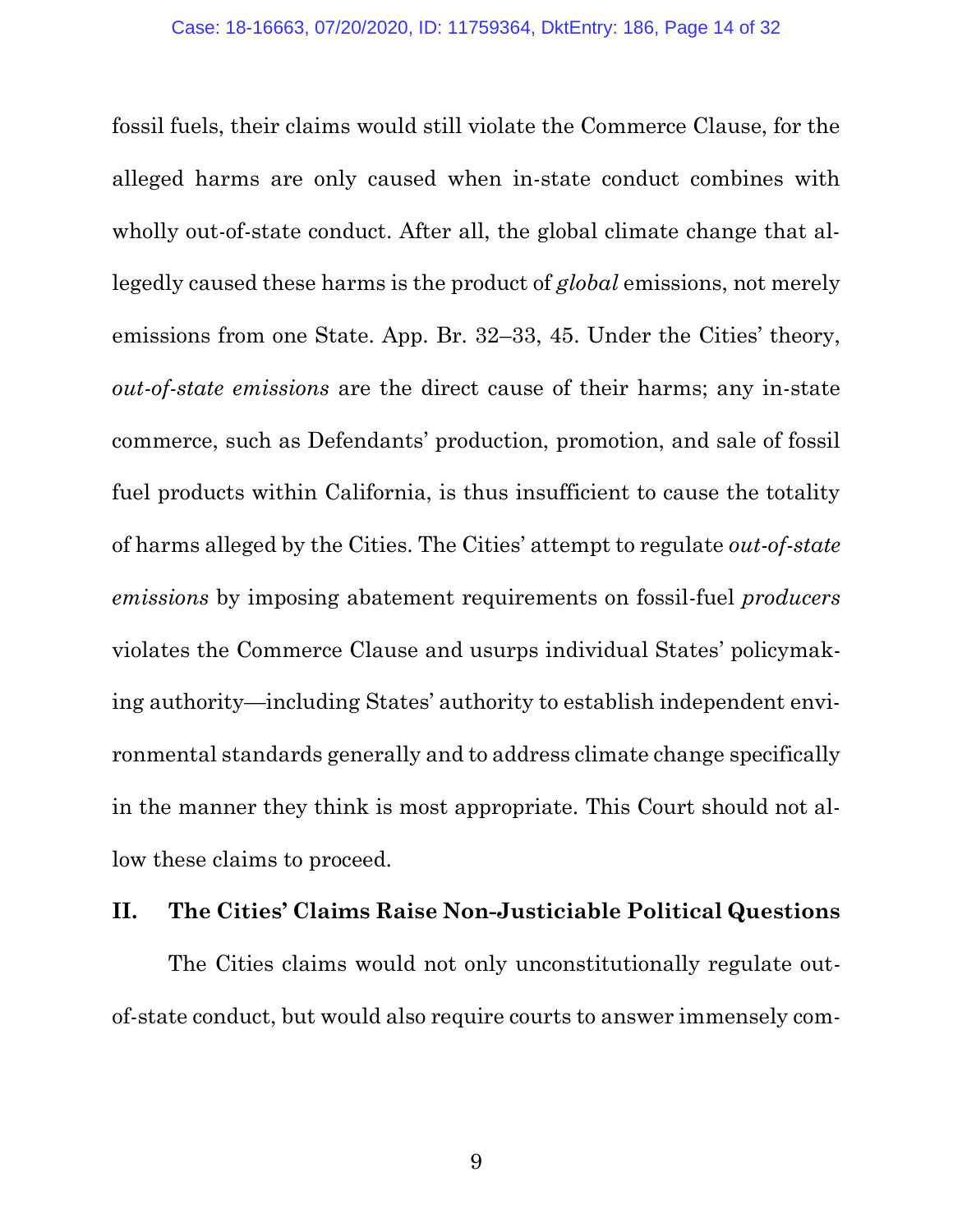plicated political questions that "lack . . . satisfactory criteria for a judicial determination." *Baker v. Carr*, 369 U.S. 186, 210 (1962). The Cities' claims ultimately sound in public policy, not law. They are therefore inappropriate for judicial resolution.

1. Longstanding Supreme Court precedent establishes that a claim presents non-justiciable political questions if its adjudication would not be governed by "judicially discoverable and manageable standards" or would require "an initial policy determination of a kind clearly for nonjudicial discretion." *Baker*, 369 U.S. at 217.

<span id="page-14-2"></span><span id="page-14-1"></span><span id="page-14-0"></span>The political question doctrine has repeatedly foreclosed attempts to regulate global climate change via public nuisance lawsuits. *See, e.g.*, *City of New York v. BP P.L.C.*, 325 F. Supp. 3d 466, 475–76 (S.D.N.Y. 2018), *appeal pending*, No. 18-02188 (docketed Jul. 26, 2018) (dismissing virtually identical claims against the same five companies as the case at hand and recognizing that "an action for injuries from foreign greenhouse gas emissions in federal court would severely infringe upon the foreignpolicy decisions that are squarely within the purview of the political branches of the U.S. Government."); *Native Vill. of Kivalina v. ExxonMobil Corp.*, 663 F. Supp 2d 863, 877 (N.D. Cal. 2009), *aff'd*, 696 F.3d 849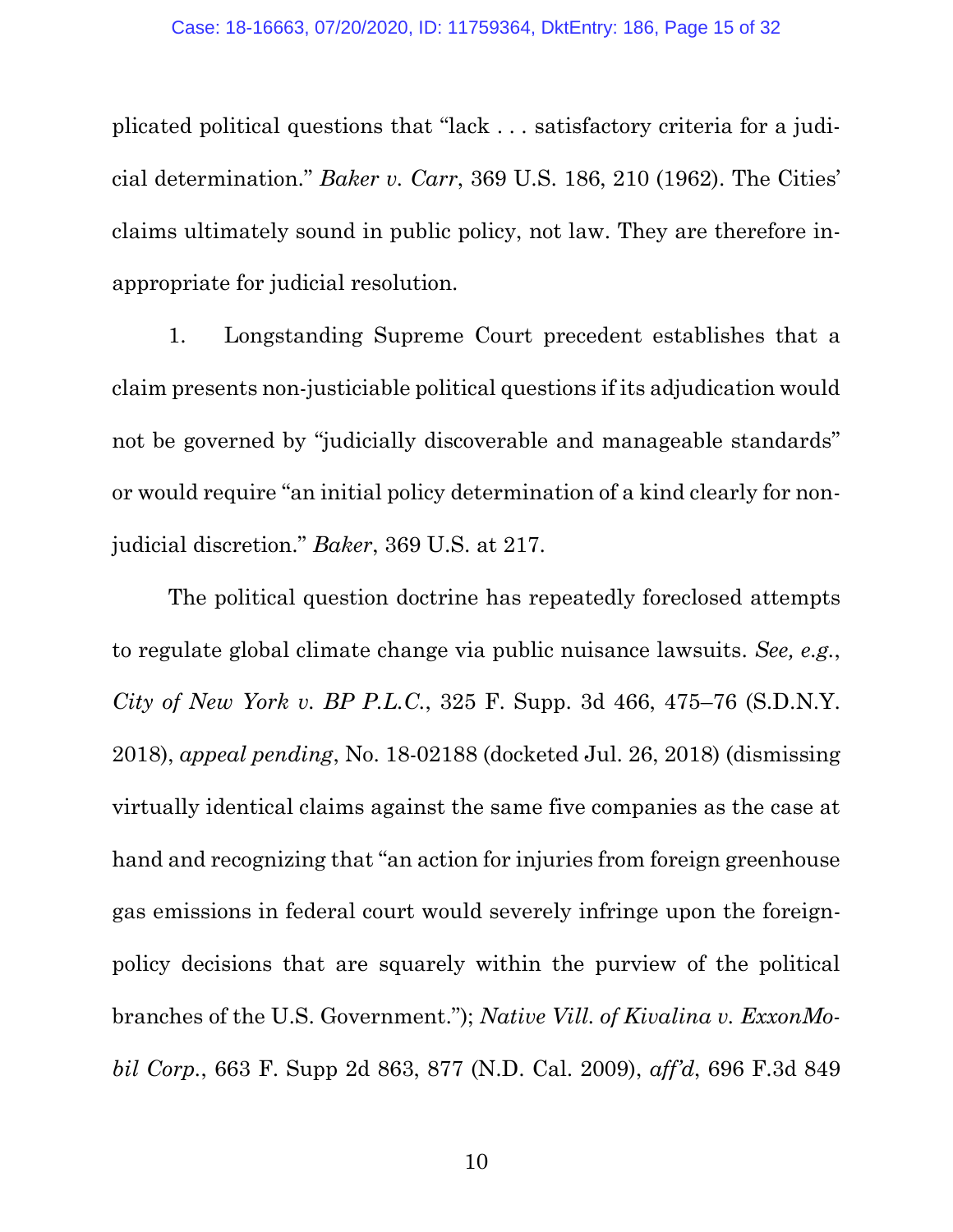<span id="page-15-0"></span>(9th Cir. 2012) (observing that "the allocation of fault—and cost—of global warming is a matter appropriately left for determination by the executive or legislative branch."); *California v. Gen. Motors Corp.*, No. C06-05755 MJJ, 2007 WL 2726871 at \*6, \*16 (N.D. Cal. Sept. 17, 2007) (dismissing public nuisance claims against automakers, recognizing "the complexity of the initial global warming policy determinations that must be made by the elected branches prior to the proper adjudication of Plaintiff's federal common law nuisance claim.").

These cases demonstrate precisely why the *amici* who supported the Cities at the panel stage were wrong to claim—rather paradoxically that "widespread harm," Cal. State Ass'n of Counties 8, can only be prevented by "local solutions," Nat'l League of Cities Br. 13. The complexity of global climate change and the accompanying worldwide allocation of fault requires national or international action, not the ad hoc intervention of individual courts acting at the behest of a handful of local governments. *See Kivalina*, 663 F. Supp. 2d at 877; *Gen. Motors Corp.*, 2007 WL 2726871 at \*6, \*16.

<span id="page-15-1"></span>More broadly, several Circuits and other federal courts have recognized that political questions may arise in cases that nominally involve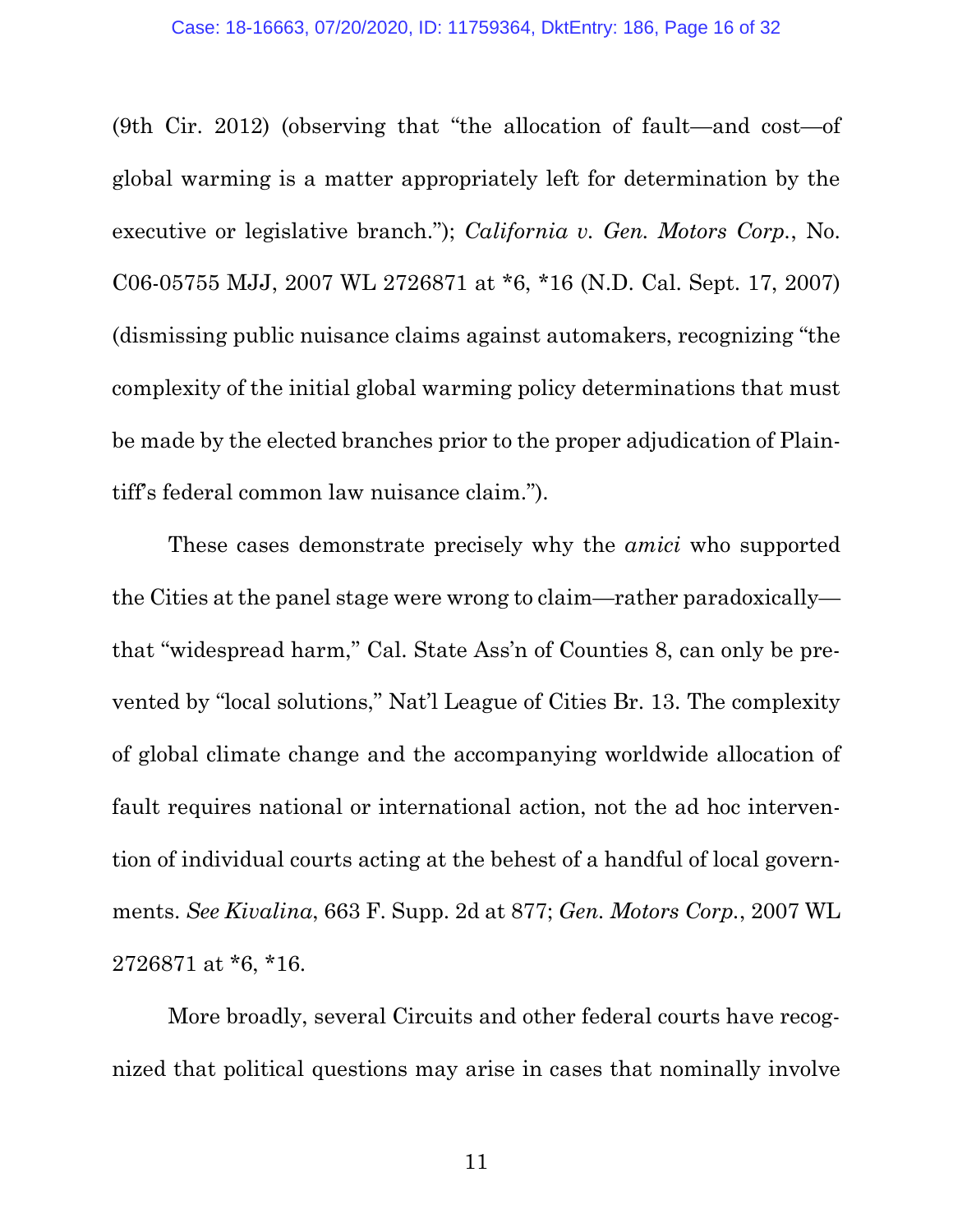<span id="page-16-3"></span><span id="page-16-1"></span><span id="page-16-0"></span>tort claims. *See, e.g.*, *Occidental of Umm al Qaywayn, Inc. v. A Certain Cargo of Petrol.*, 577 F.2d 1196, 1203 (5th Cir. 1978) (concluding tortious conversion claims were barred by the political question doctrine); *Carmichael v. Kellogg, Brown & Root Servs., Inc.*, 572 F.3d 1271,1296 (11th Cir. 2009) (finding tort claims arising from automobile accident were barred by the political question doctrine); *Antolok v. United States*, 873 F.2d 369, 383–84 (D.C. Cir. 1989) (noting that "[i]t is the political nature of the [issue], not the tort nature of the individual claims, that bars our review and in which the Judiciary has no expertise."); *Chaser Shipping Corp. v. United States*, 649 F. Supp. 736, 738 (S.D.N.Y. 1986), *aff'd*, 819 F.2d 1129 (2d Cir. 1987) ("Even though awarding tort damages is a traditional function for the judiciary, it is apparent that there is a clear lack of judicially discoverable and manageable standards for arriving at such an award.").

<span id="page-16-2"></span>Indeed, even the Cities' *amici* recognize the political nature of the claims at issue here. One such amicus brief, for example, is principally devoted to discussing the political background and history of efforts to address climate change, noting significant changes over the course of the past three presidencies. U.S. Senators Br*.* 8–30. The difficult policy questions surrounding this issue, and variety of answers these questions have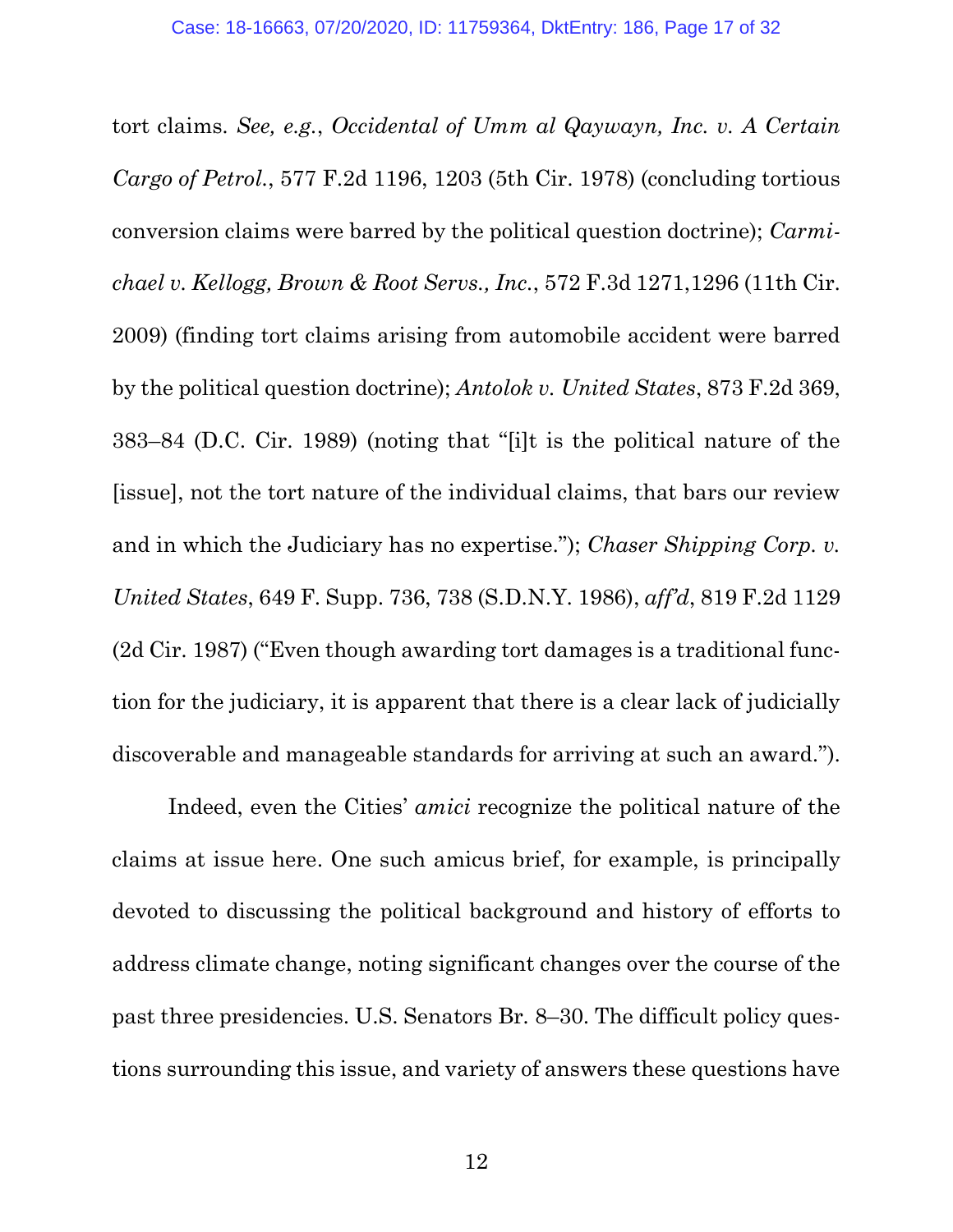prompted, only underscores the fact that global climate change can be addressed only by political, and not judicial, action.

Under these circumstances, it is critical to grasp the limits of the judicial role. Adjudicating the Cities' claims would require a complex initial policy determination more appropriately addressed by other branches of government. The judiciary may properly allocate fault (and costs) only *after* the political branches initially determine standards to guide those allocations. Judges are simply not well positioned to discern, as a matter of common law, the proper regulatory balance between the costs and benefits involved with fossil fuels. Thus, while the Cities' claims may be styled as torts, substantively, they are requests for judicial resolution of political problems. They are therefore not justiciable.

<span id="page-17-1"></span><span id="page-17-0"></span>2. Beyond being inherently political, the Cities' claims also lack "judicially discoverable and manageable standards." *Baker*, 369 U.S. at 217; *see also Kivalina*, 663 F. Supp. 2d at 874–77. No common law nuisance standards exist that could limit judicial policymaking in the course of deciding whether the prospect of global climate change makes it "unreasonable" for energy companies to produce and promote fossil fuels.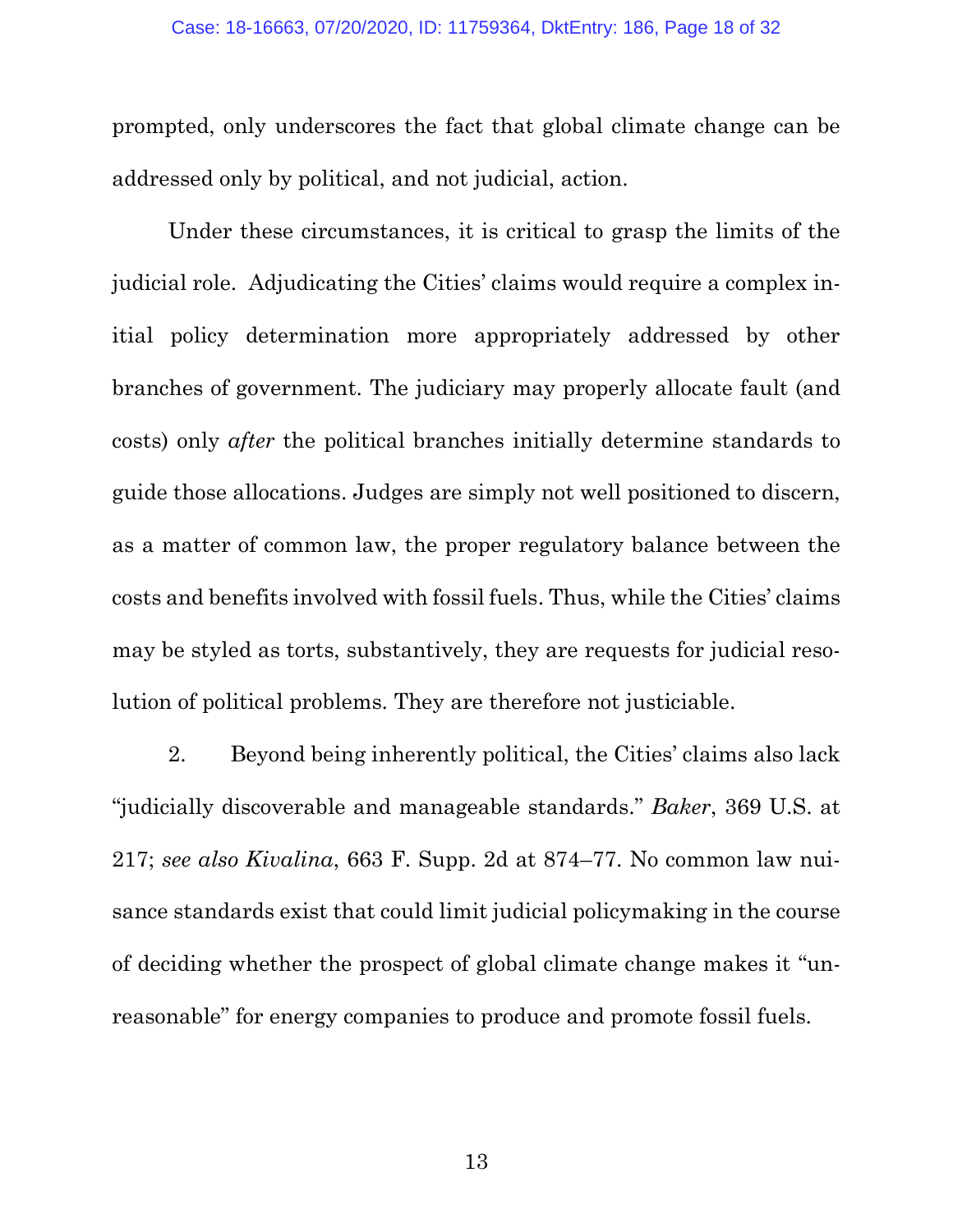To determine liability, any court considering the Cities' claims would need to determine that the Cities' have a "right" to the climate in all of its infinite variations—as it stood at some unspecified time in the past, then find not only that this idealized climate has changed, but that Defendants caused that change through "unreasonable" action that deprived the Cities' of their right to the idealized climate. And, as a remedy, the court would need to impose a regulatory scheme—balancing the gravity of the Cities' alleged harms against the utility of each Defendant's conduct—on fossil fuel emissions that are *already* subject to comprehensive state and federal regulation. Doing so would force the court to make decisions without recourse to any principled, judicially administrable standards.

Courts should not be in the business of setting nationwide energy and environmental policy. They face insuperable practical hurdles in terms of gathering information about complex public policy issues and predicting long-term consequences that might flow from their decisions. And most critically, courts lack political accountability for decisions based on something other than neutral legal principles.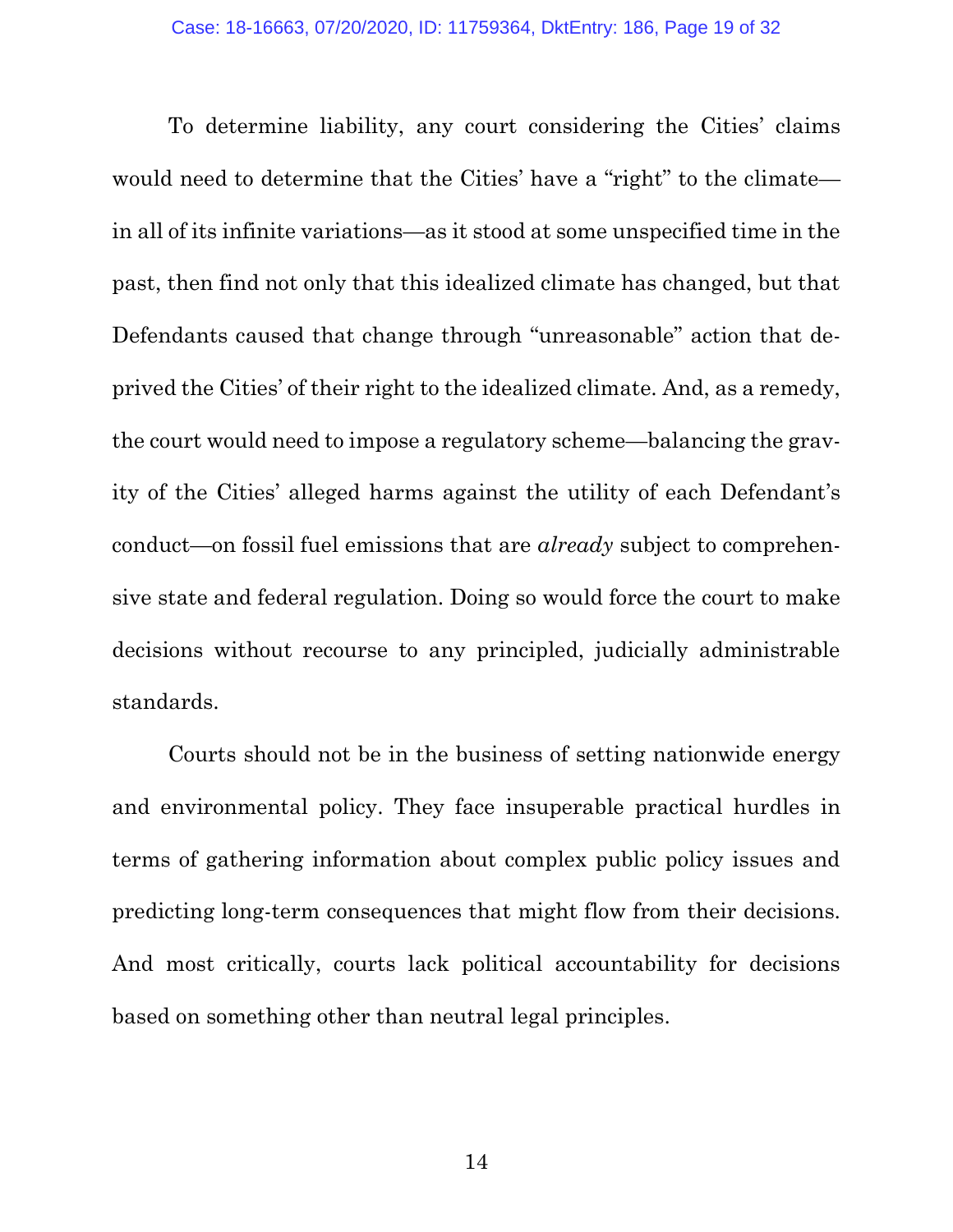## **III. The Cities' Claims Jeopardize Our National System of Cooperative Federalism**

Finally, by attempting to force Defendants to pay to abate all injuries the Cities allegedly suffer as a result of global climate change, the Cities seek to inject their political and policy preferences into the national framework regulating the production, promotion, and use of energy. Congress, however, has already addressed this issue, and has leveraged and augmented States' preexisting regulatory authority by way of the Clean Air Act—a program of cooperative federalism designed to permit each State to achieve its optimal balance of regulation and commercial activity. The relief the Cities seek would seriously undermine this national regulatory system, a system in which all States play a critical policymaking role. The threat the Cities' claims pose to America's system of cooperative federalism underscores both the political nature of their claims and the importance of this Court addressing—and dismissing—those claims.

1. Cooperative federalism—where the federal government creates broad standards to be tailored and implemented by States on the basis of local conditions—allows States significant policymaking discretion and, as a consequence, encourages multiple levels of political debate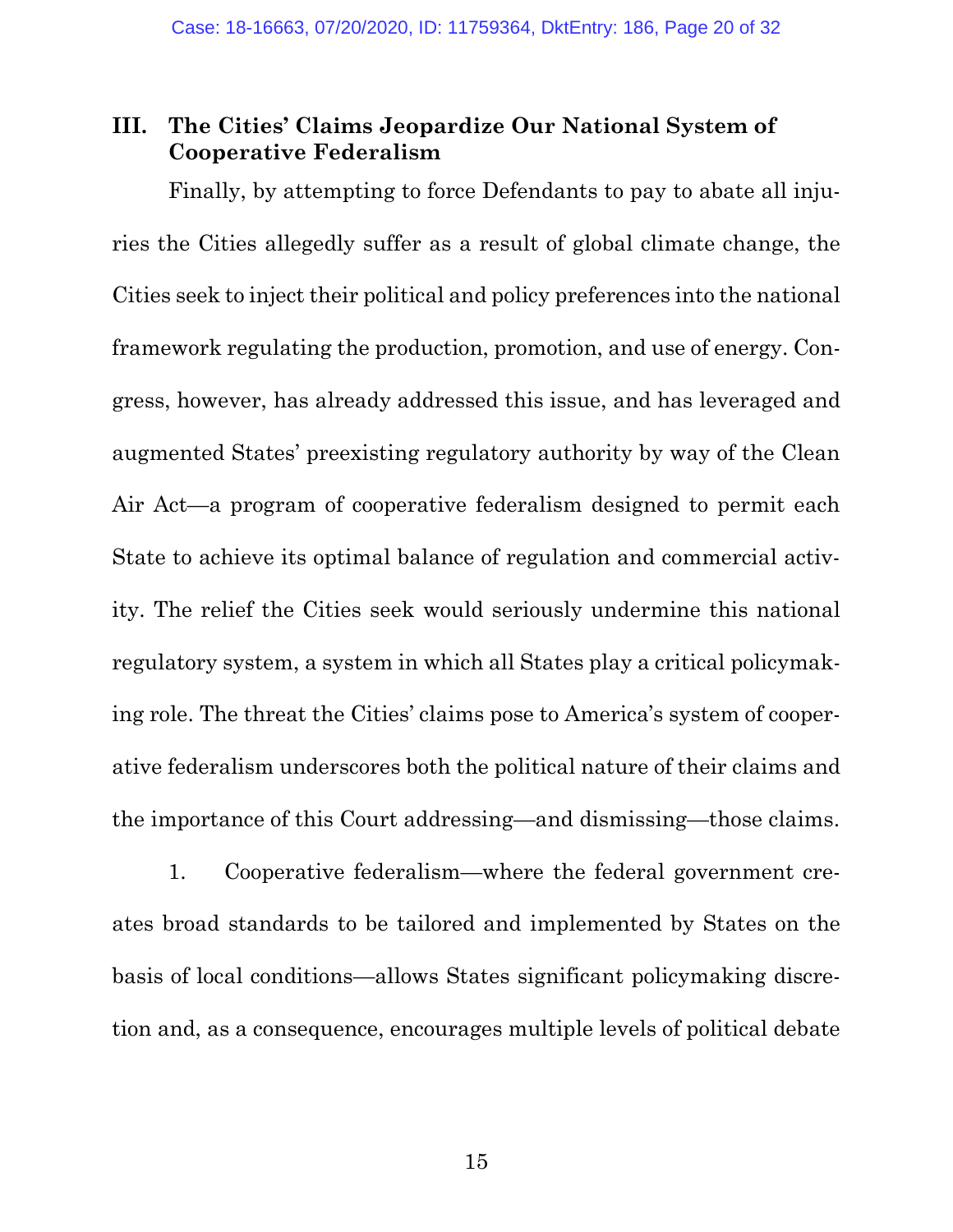<span id="page-20-2"></span>and negotiation. *See* Phillip J. Weiser, *Towards a Constitutional Architecture for Cooperative Federalism*, 79 N.C. L. Rev. 663, 668–73 (2001).

<span id="page-20-0"></span>The Clean Air Act, 42 U.S.C. § 7401 *et seq*., is a prime example of cooperative federalism in action: While it requires the federal government to establish health-based air-quality standards, it assigns States a significant role in tailoring and enforcing those standards. The multilevel process for crafting state-specific solutions necessarily means that no two state plans are identical. *See, e.g.,* Jessica Ranucci, *Reviving the Clean Air Act's Requirement That States Adequately Fund and Staff Clean Air Programs*, 40 Harv. Envtl. L. Rev. 351, 364–65 (2016).

<span id="page-20-1"></span>In adopting the Clean Air Act, Congress recognized that the process of balancing health and environmental considerations against the value of energy production is an inherently political undertaking that must be responsive to local conditions. This arrangement could not be further from the judicially created, one-size-fits-all solution the Cities are asking the Court to impose.

2. The political negotiations necessary for accountable regulatory action extend to regional compacts, where groups of States, with the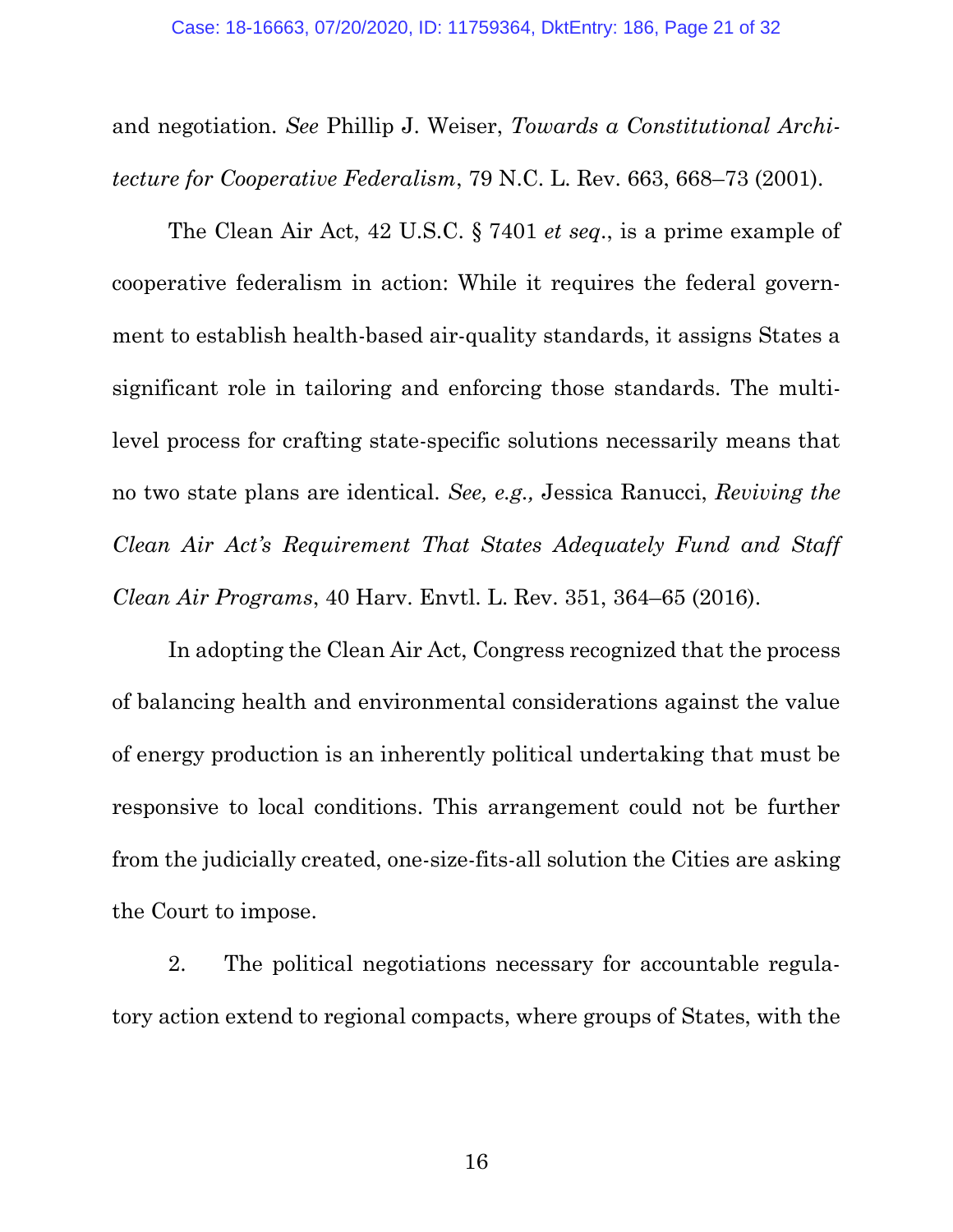blessing of Congress, can add yet more requirements to address a broad spectrum of issues related to global climate change.

<span id="page-21-2"></span>These compacts vary widely. For example, the Midwestern Greenhouse Gas Reduction Accord (MGGRA) and the Regional Greenhouse Gas Initiative (RGGI) shared a "cap and trade" methodology and combined technology investments and offsets to promote regional economic growth while pursuing environmental goals. But each compact differed based on regional conditions—both economic and ecologic—and extensive political negotiation. *Compare* World Resources Inst., *Midwest Coal States Endorse Aggressive Regional Climate Action* (Apr. 2009), http://pdf.wri.org/factsheets/factsheet\_coal\_states\_action.pdf, *with* U.S. Energy Info. Admin., *Regional Greenhouse Gas Initiative Auction Prices Are the Lowest Since 2014* (May 31, 2017), https://www.eia.gov/todayinenergy/detail.php?id=31432.

<span id="page-21-1"></span><span id="page-21-0"></span>In addition, at least 21 States have adopted regulations addressing sources of greenhouse gases in ways consistent with local priorities. *See*  Pew Center on Global Climate Change, https://www.c2es.org/content/state-climate-policy/ (providing dynamic maps of state and regional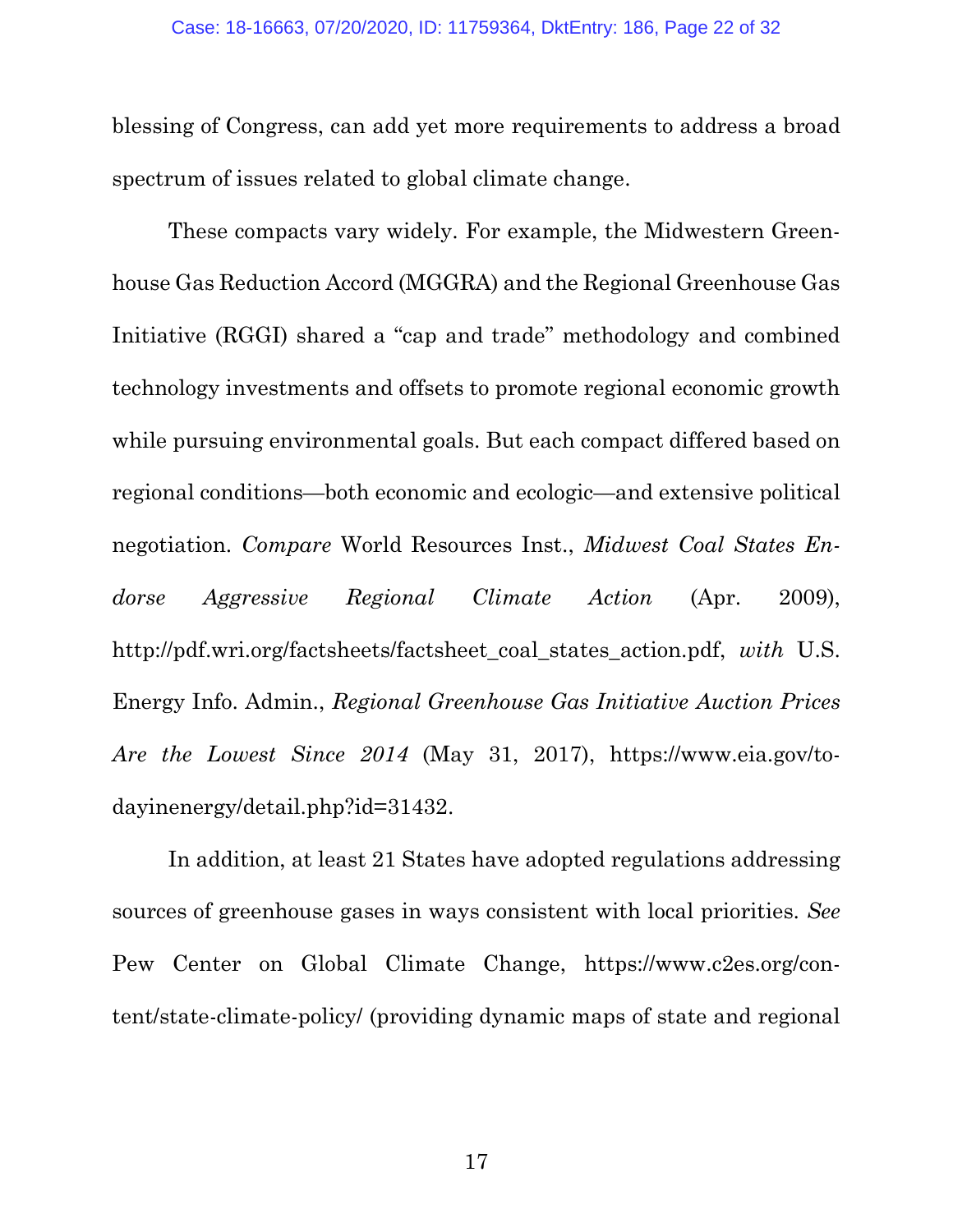activities in the United States). Each State's policy reflects a State-specific balancing of the costs and benefits of climate change regulation.

Through the cooperative federalism model, States' political decision-making bodies secure environmental benefits for their citizens without sacrificing their citizens' livelihoods. Each State does so in a different fashion—a natural result of the social, political, environmental, and economic diversity among the States.

3. The international nature of global climate change has also generated a variety of treaties and multilateral initiatives. These actions have similarly balanced a variety of economic, social, geographic, and political factors while emphasizing multiparty action, rather than the unilateral directives the Cities have sought from the courts.

<span id="page-22-0"></span>The United Nations, for example, has responded to climate change concerns by creating the United Nations Framework Convention on Climate Change (UNFCCC). *See Status of Ratification of the Convention*, U.N. Climate Change, https://unfccc.int/process/the-convention/what-isthe-convention/status-of-ratification-of-the-convention (providing link to list of 197 signatories). The UNFCCC's signatories meet regularly and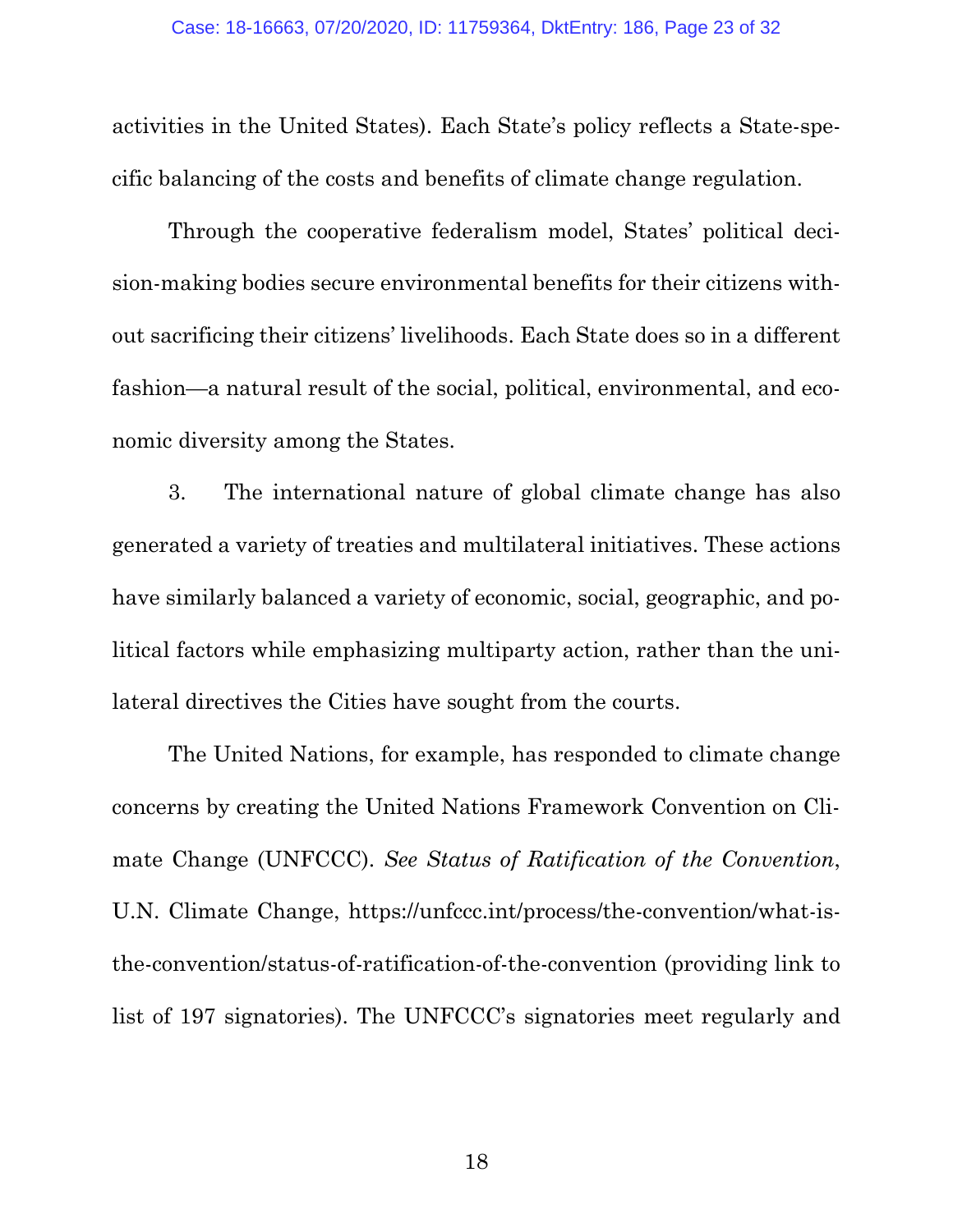<span id="page-23-2"></span>have created several ancillary agreements which typically require binding commitments from members. One such agreement, the Kyoto Protocol, required reductions from "developed nations" but not "developing nations," and was signed by President Clinton. The United States later refused to ratify the treaty because President Bush believed it would harm the United States' economy. *See Status of Ratification of the Kyoto Protocol*, U.N. Climate Change, https://unfccc.int/process/the-kyoto-protocol/status-of-ratification; Michael Weisslitz, *Rethinking the Equitable Principle of Common but Differentiated Responsibility: Differential Versus Absolute Norms of Compliance and Contribution in the Global Climate Change Context*, 13 Colo. J. Int'l Envtl. L. & Pol'y 473, 507–08 (2002).

<span id="page-23-1"></span><span id="page-23-0"></span>More recently, under President Obama's administration, the United States entered into the Paris Climate Change Agreement, which went in to force on November 4, 2016 and committed signatories to adopting a Nationally Determined Contribution and to reporting emissions and corresponding efforts to reduce such emissions. *See Paris Agreement – Status of Ratification*, U.N. Climate Change, https://unfccc.int/process/the-paris-agreement/status-of-ratification; Paris Agreement, art. 3,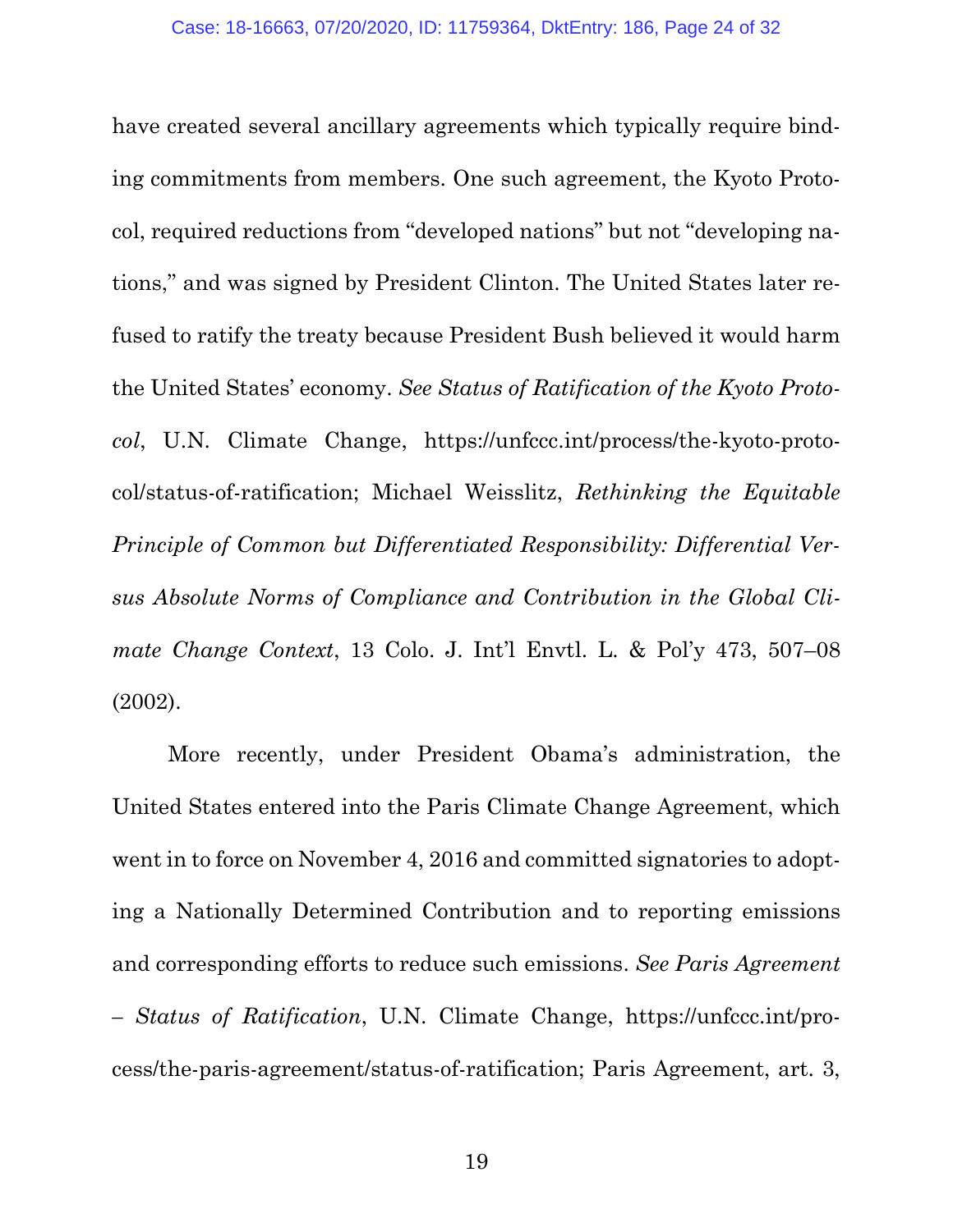<span id="page-24-0"></span>(Dec. 12, 2015), https://unfccc.int/files/essential\_background/convention/application/pdf/english\_paris\_agreement.pdf. But on June 1, 2017, President Trump changed course and announced that the United States would withdraw from the agreement. *See President Trump Announces U.S. Withdrawal from the Paris Climate Accord* (Jun. 1, 2017), https://www.whitehouse.gov/articles/president-trump-announces-u-swithdrawal-paris-climate-accord/.

Thus, the past two decades have seen four presidential administrations with widely divergent perspectives on the proper foreign policy to address climate change and global greenhouse gas emissions. These administrations' shifting positions further demonstrate the political nature of environmental regulation in general and climate change in particular. And they highlight the reasons why such decisions are properly the province of the political branches, not unaccountable courts.

4. Consideration of the Cities' claims and the concomitant judicial intervention into the political debate over global climate change would not only interfere with cooperative federalism programs and inter-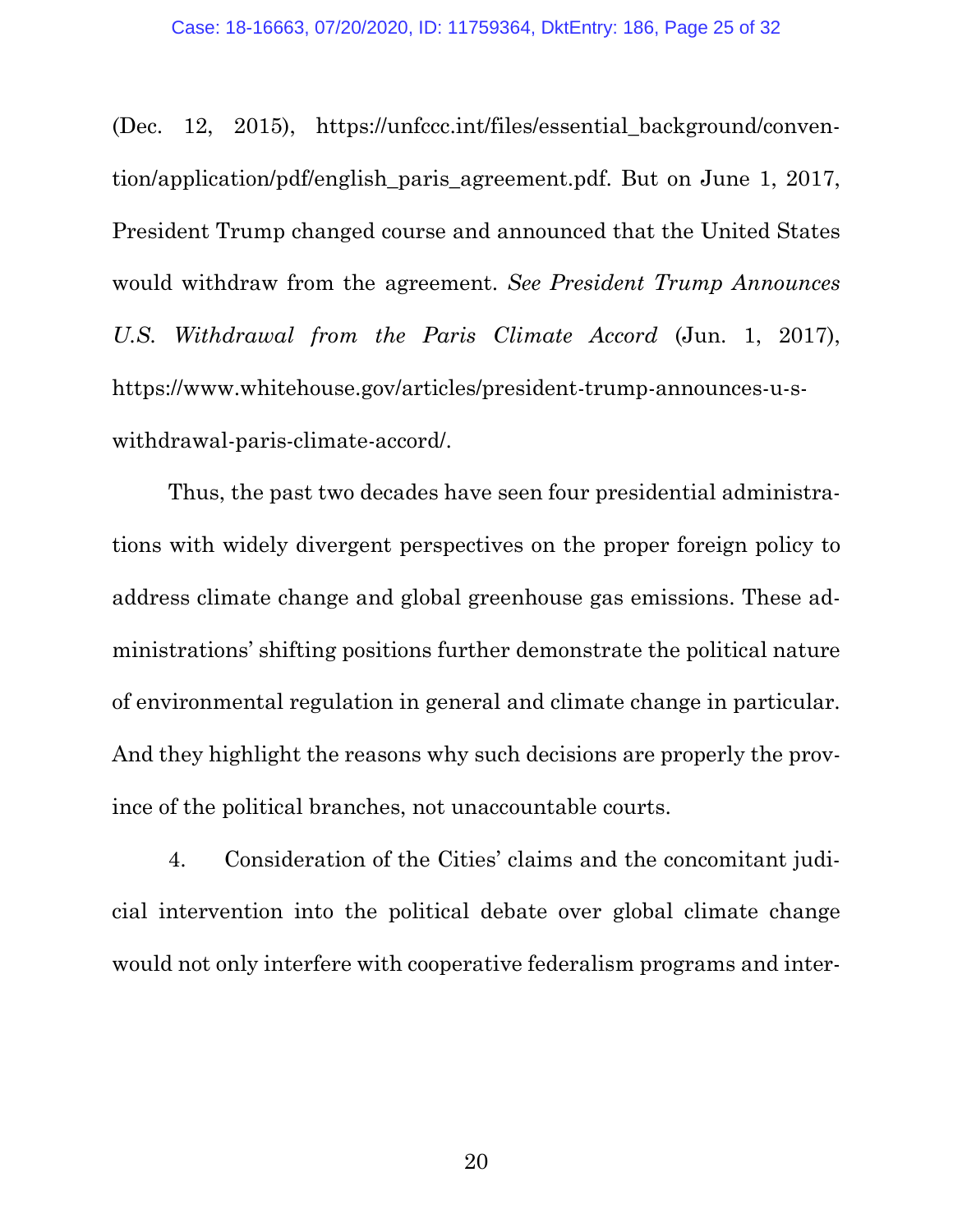national agreements; it would also obstruct initiatives the States *themselves* have taken to promote the very energy production and marketing targeted in this case.

<span id="page-25-1"></span>For example, the California State Oil and Gas Supervisor is charged with "encourag[ing] the wise development of oil and gas resources" and "permit[ing] the owners or operators of the wells to utilize all methods and practices known to the oil industry for the purpose of increasing the ultimate recovery of underground hydrocarbons[.]" Cal. Pub. Res. Code §§ 3004, 3106(b), (d). Texas encourages similar initiatives. *See* Tex. Nat. Res. Code § 131.002(1) (declaring that "the extraction of minerals by surface mining operations is a basic and essential activity making an important contribution to the economic well-being of the state and nation"); *see also* Tex. Nat. Res. Code §§ 34.052, 34.055.

<span id="page-25-3"></span><span id="page-25-2"></span><span id="page-25-0"></span>The federal government is no different: Numerous federal statutes expressly affirm the government's intention "to promote the efficient exploration, production, storage, supply, marketing, pricing, and regulation of energy resources, including fossil fuels." Consolidated Appropriations Act, 2016, *codified at* 42 U.S.C. § 6212a(b).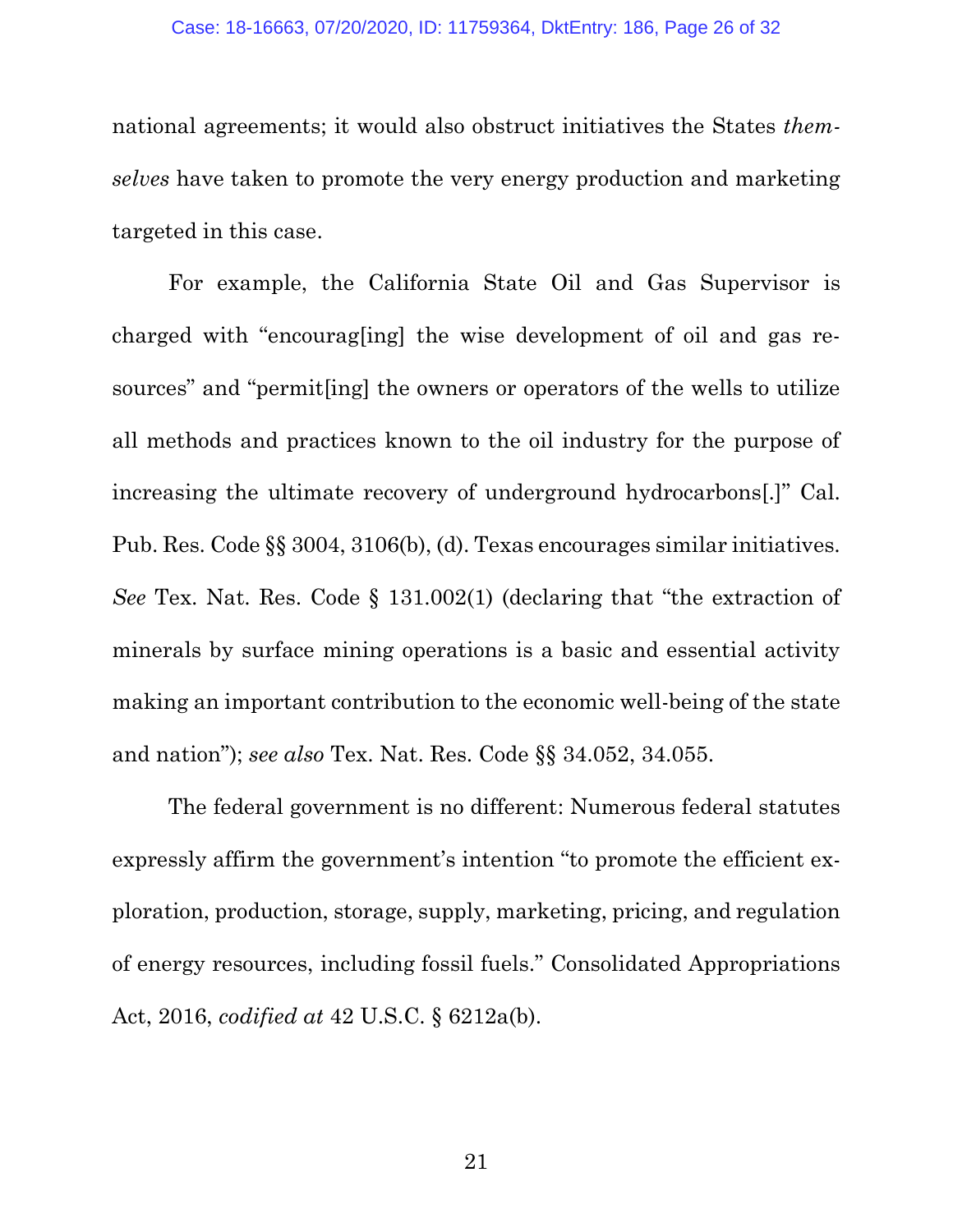The States' and the federal government's promotion of fossil fuels not only demonstrates the inherently political nature of this issue, but also suggests that States and the federal government could themselves be subject to liability if the Cities' claims are permitted to proceed. Indeed, in view not only of the Cities' expansive theories of liability, but also their claim to sue as relators on behalf of the State, this case might as well be styled *California v. California.*

<span id="page-26-0"></span>\*\*\*

Global climate change has been the subject of state, regional, national, and international debates for decades. The Cities now seek to have courts resolve these disputes once and for all. This Court should not allow them to do so. The political question doctrine exists for precisely such cases as this: The Cities' claims "lack of judicially discoverable . . . standards," inevitably demand "an initial policy determination of a kind clearly for nonjudicial discretion," require trampling over the decisions of "coordinate branches of government," and invite incoherent and "multifarious pronouncements by various departments." *Baker v. Carr*, 369 U.S. 186, 217 (1962). Courts should not be in the business of establishing emissions policy (or, as is more likely, multiple conflicting emissions policies) on a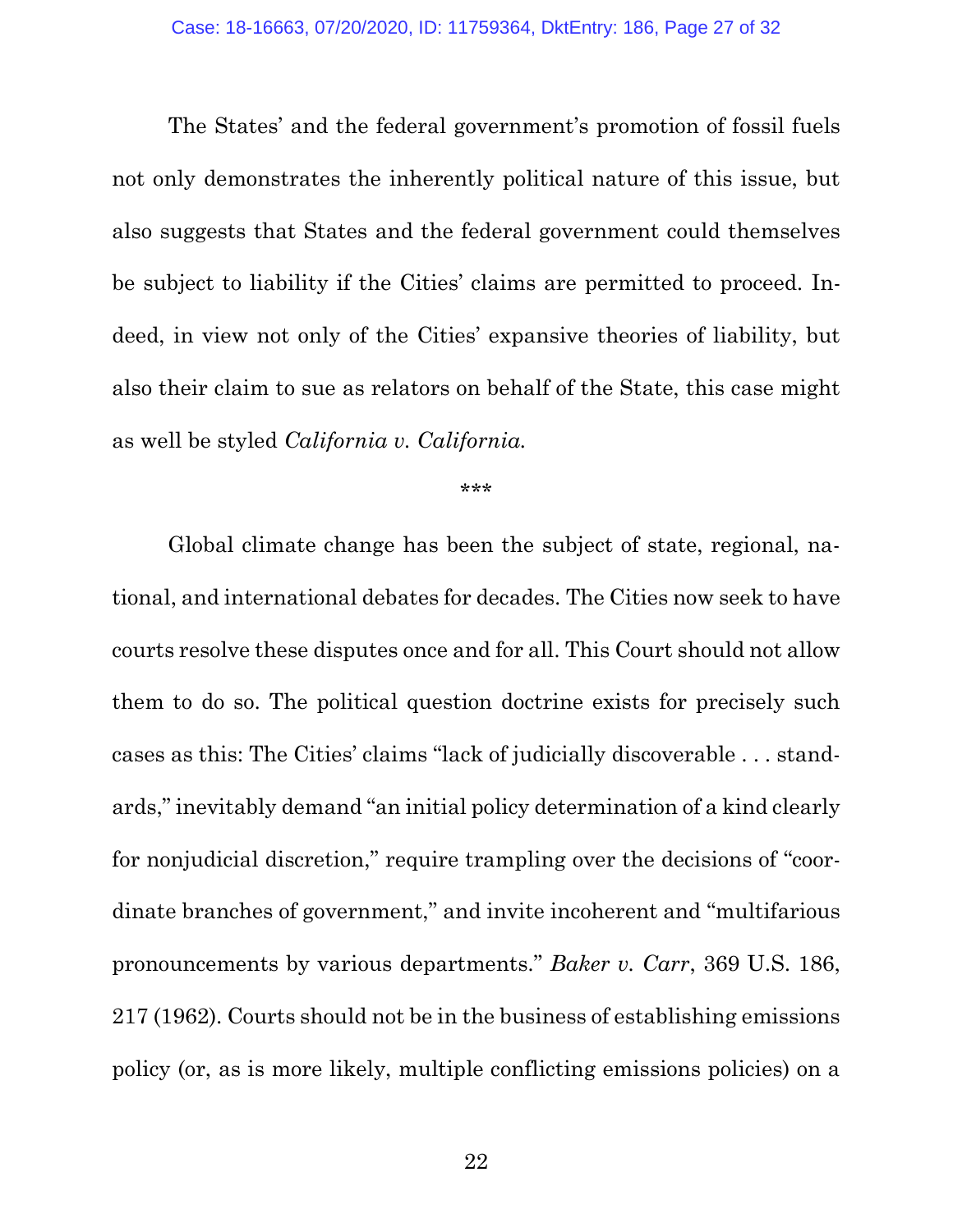piecemeal, ad hoc, case-by-case basis under the aegis of common law. This Court should grant the petition and affirm the district court's order dismissing these claims.

## **CONCLUSION**

For the foregoing reasons, the Court should grant the petition for rehearing en banc and affirm the district court's judgment.

Respectfully submitted,

*/s/ Thomas M. Fisher* Thomas M. Fisher Solicitor General

Office of the Attorney General 302 W. Washington Street Indianapolis, IN 46204 (317) 924-3005 Tom.Fisher@atg.in.gov \*Counsel of Record

CURTIS T. HILL, JR. Attorney General of Indiana THOMAS M. FISHER\* Solicitor General KIAN J. HUDSON Deputy Solicitor General JULIA C. PAYNE Deputy Attorneys General

*Counsel for Amici States*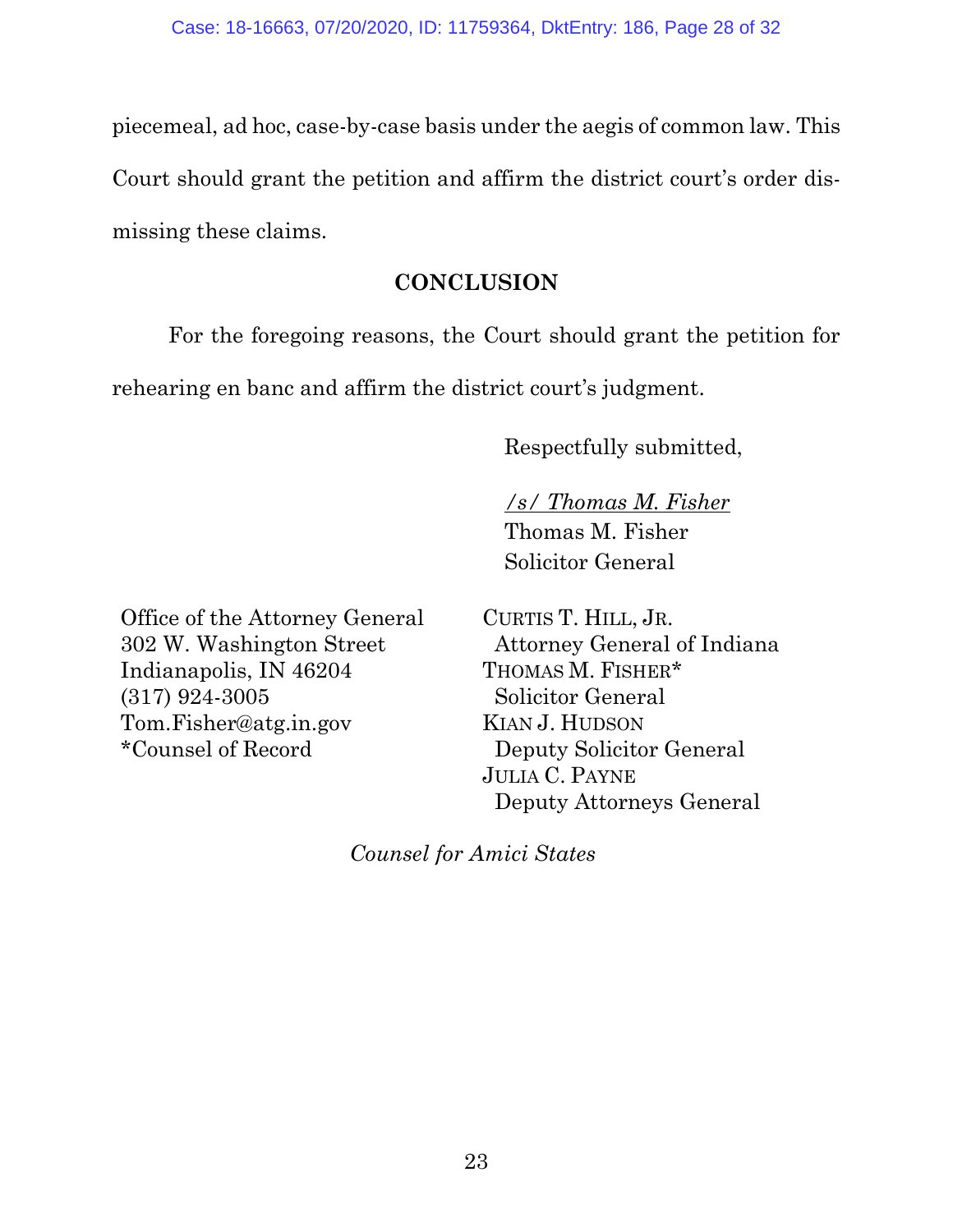### **ADDITIONAL COUNSEL**

STEVE MARSHALL Attorney General State of Alabama

KEVIN G. CLARKSON Attorney General State of Alaska

LESLIE RUTLEDGE Attorney General State of Arkansas

CHRISTOPHER M. CARR Attorney General State of Georgia

DEREK SCHMIDT Attorney General State of Kansas

JEFF LANDRY Attorney General State of Louisiana

LYNN FITCH Attorney General State of Mississippi

ERIC SCHMITT Attorney General State of Missouri

TIMOTHY C. FOX Attorney General State of Montana

DOUG PETERSON Attorney General State of Nebraska

WAYNE STENEHJEM Attorney General State of North Dakota

DAVE YOST Attorney General State of Ohio

MIKE HUNTER Attorney General State of Oklahoma

ALAN WILSON Attorney General State of South Carolina

JASON R. RAVNSBORG Attorney General State of South Dakota

KEN PAXTON Attorney General State of Texas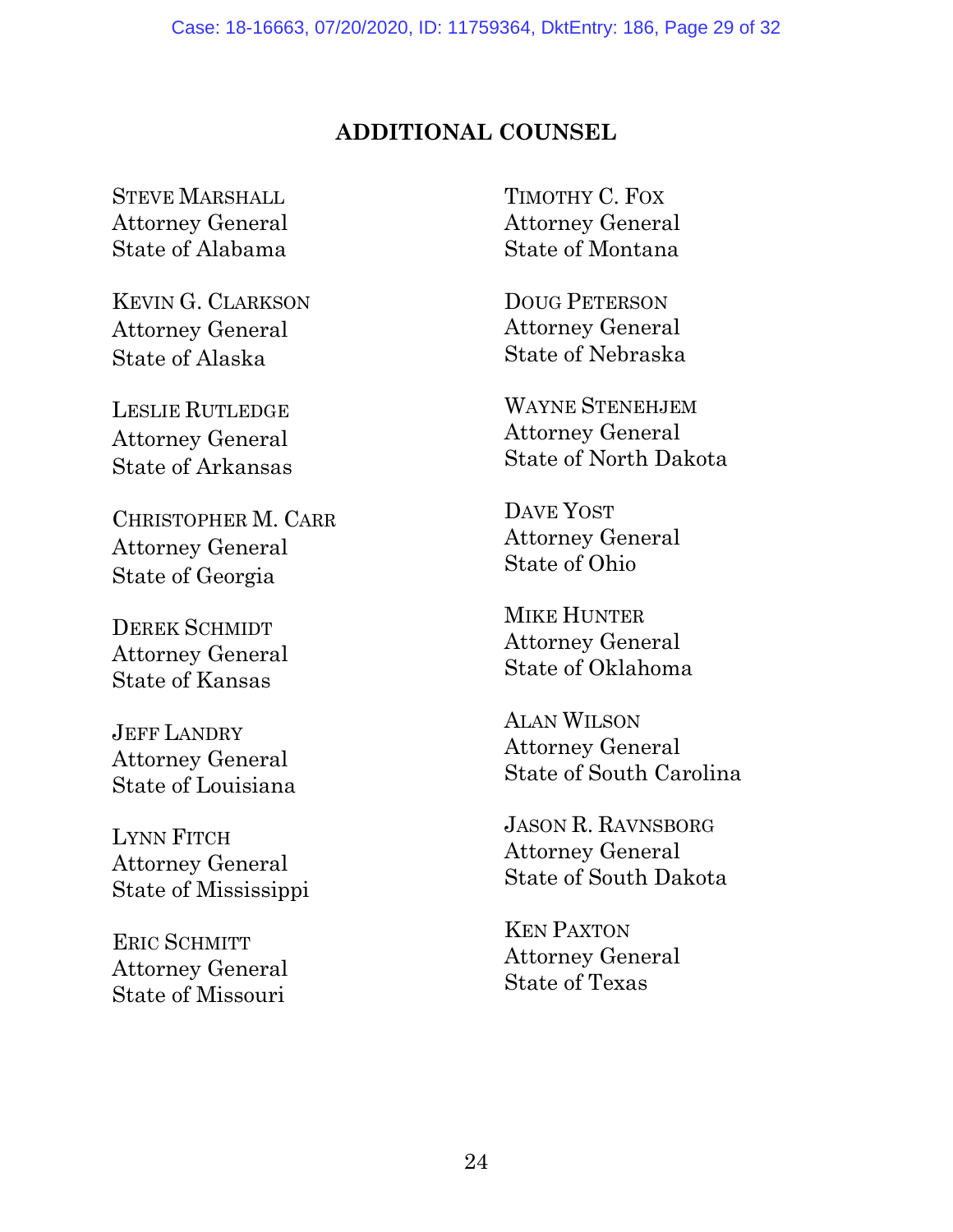SEAN REYES Attorney General State of Utah

BRIDGET HILL Attorney General State of Wyoming

PATRICK MORRISEY Attorney General State of West Virginia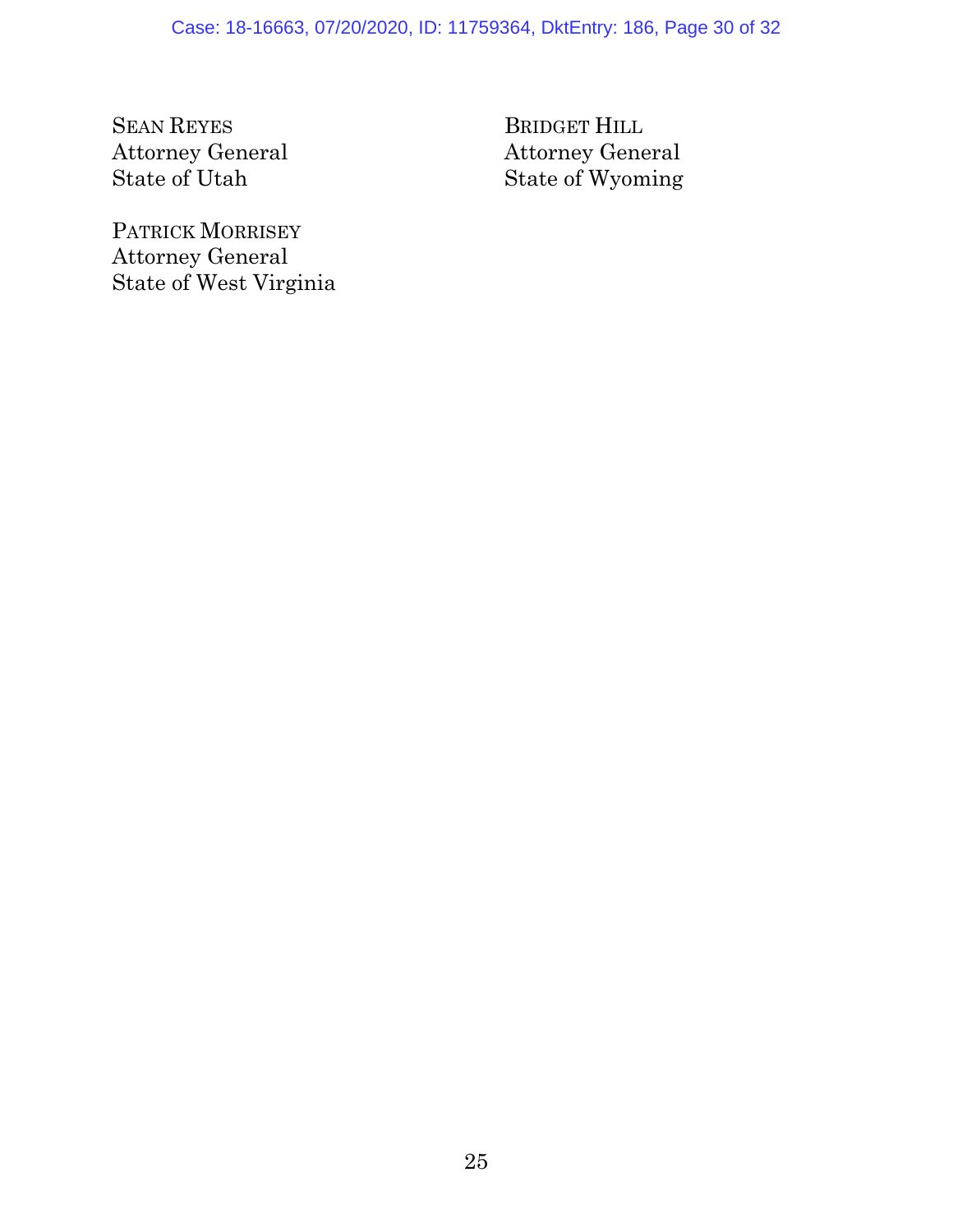## **CERTIFICATE OF COMPLIANCE**

This document complies with the word limit of Circuit Rule 29- 2(c)(2) because, excluding the parts of the document exempted by Fed. R. App. P. 32(f), this document contains 4,087 words.

Dated: July 20, 2020

*/s/ Thomas M. Fisher*

Thomas M. Fisher Solicitor General